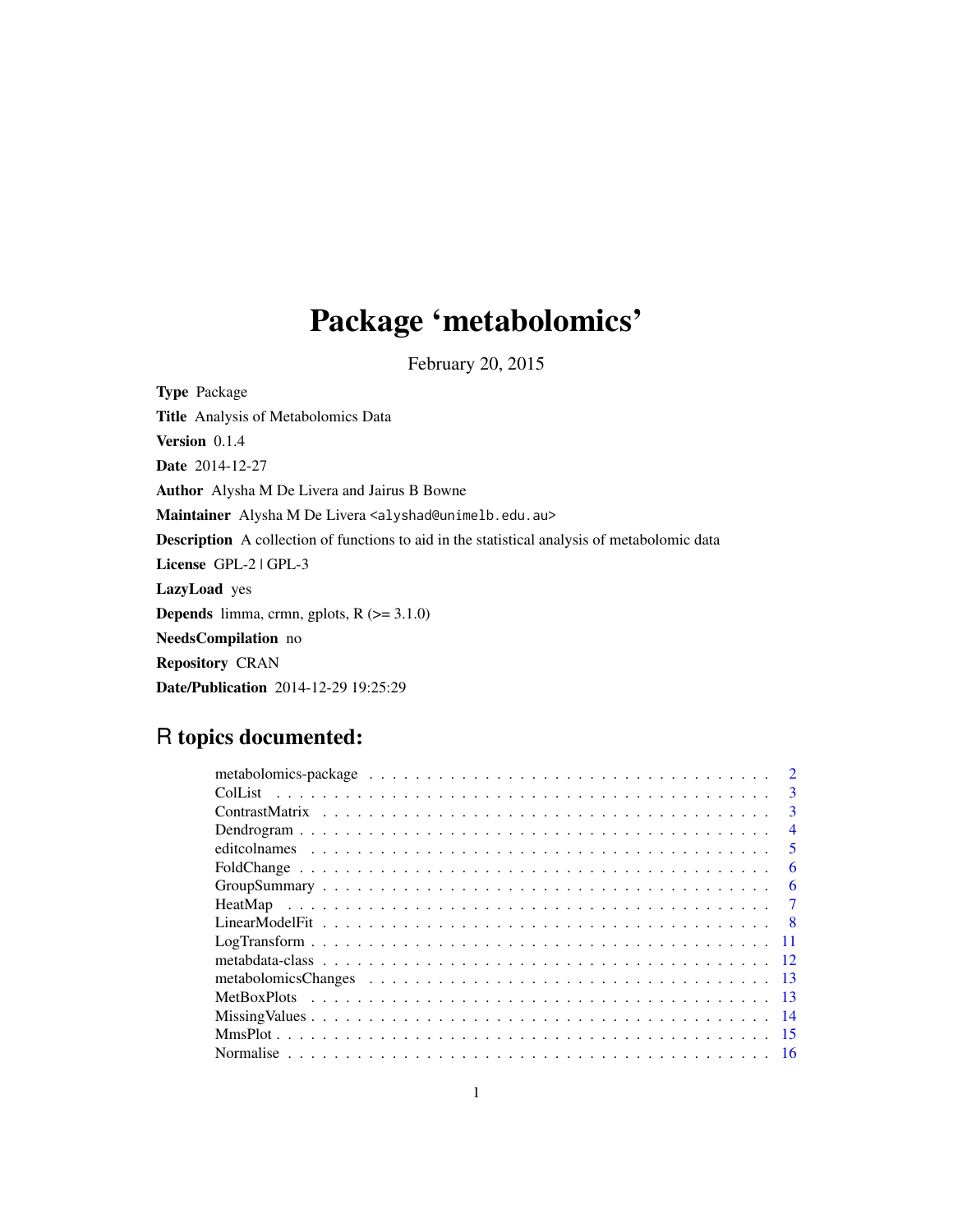<span id="page-1-0"></span>

| Index |  |
|-------|--|

metabolomics-package *metabolomics package*

#### <span id="page-1-1"></span>Description

The metabolomics package is a collection of functions for the analysis of metabolomics data.

Unless otherwise stated, the standard data input format is a data frame with sample names in the first column to be read as row names, group names in the second column, and the variables in the remaining columns (see below). These variables can be metabolites, masses, retention times, bins, areas or any other metabolomics variables of interest.

|                | Sample Group met1 met2 met3  metN |  |  |
|----------------|-----------------------------------|--|--|
| S1.            | A 0.6358 0.0851 0.3665  1.0024    |  |  |
| S2.            | A 0.5871 0.0935 0.3421  1.0329    |  |  |
| S <sup>3</sup> | B 0.6650 1.0705 0.6710  0.7319    |  |  |
| S4             | B 0.6907 1.0341 0.6858  0.7376    |  |  |

## Details

| Package:  | metabolomics |
|-----------|--------------|
| Type:     | Package      |
| Version:  | 0.1.3        |
| Date:     | 2013-09-11   |
| License:  | $GPL-3$      |
| LazyLoad: | yes          |

## Author(s)

Alysha M De Livera, Jairus B Bowne

Maintainer: Alysha M De Livera <alyshad@unimelb.edu.au>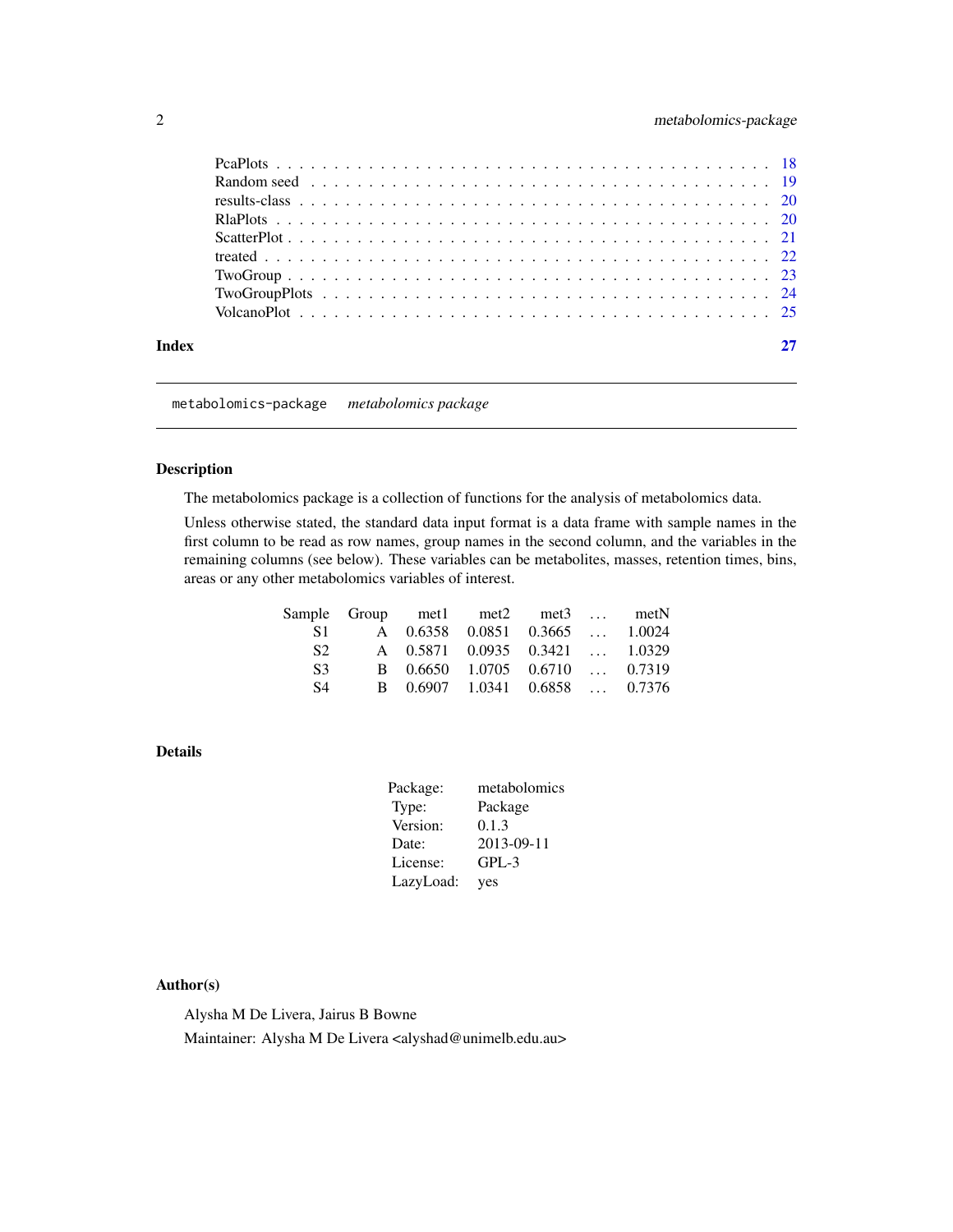<span id="page-2-0"></span>

## Description

Generates a list of colours for plots. This includes up to 15 colourblind-safe colours

## Usage

ColList(n)

#### Arguments

n The number of colours required.

#### Value

A vector of characters with the names of the colours.

#### Author(s)

Alysha M De Livera, Jairus B Bowne

#### See Also

RColorBrewer.

## Examples

# Colour palette with colourblind-safe colours cols <- ColList(15) plot(1:15, 1:15, pch = 16, col = cols, cex = 2)

<span id="page-2-1"></span>ContrastMatrix *Contrast matrix*

## Description

Generates a contrast matrix with specified contrasts.

## Usage

ContrastMatrix(contrasts, levels)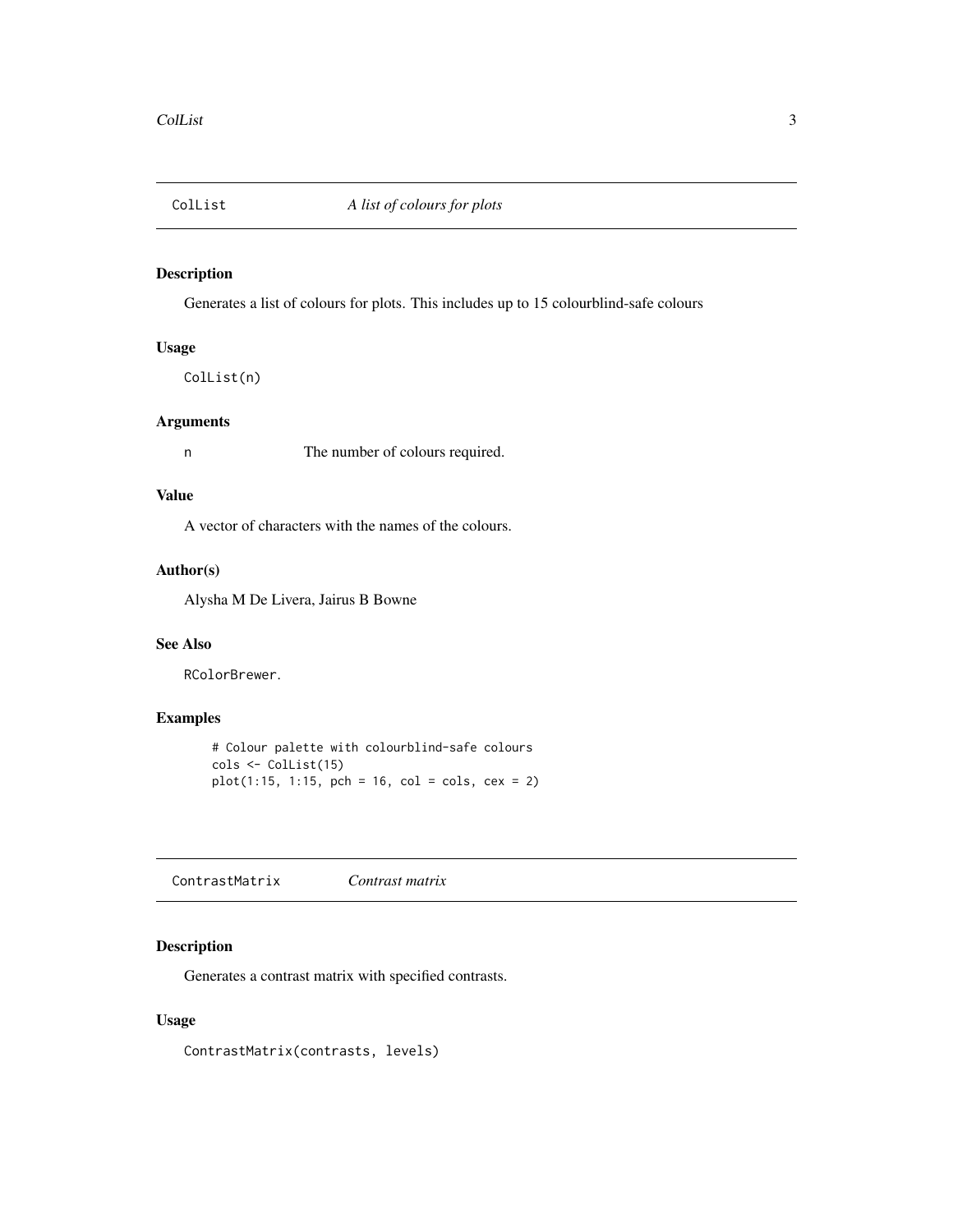## <span id="page-3-0"></span>Arguments

| contrasts | A character vector with specified contrasts.                     |
|-----------|------------------------------------------------------------------|
| levels    | A character vector or a factor with levels in the design matrix. |

## Value

A contrast matrix.

## Author(s)

Alysha M De Livera, Jairus B Bowne

### See Also

[makeContrasts](#page-0-0).

## Examples

ContrastMatrix(contrasts = c("A-B", "B-C"), levels = c("A", "B", "C", "D"))

Dendrogram *Hierarchical Cluster Analysis Dendrograms*

## Description

Produces a dendrogram.

## Usage

```
Dendrogram(inputdata, distmethod = "manhattan", aggmethod = "ward",
   main = "Dendrogram", cex = 1, ...)
```

| inputdata  | A data frame in the input data format. This should have sample names in the<br>first column to be read as row names, group names in the second column, and the<br>variables in the remaining columns. These variables can be metabolities, masses,<br>retention times, bins, areas or any other metabolomics variables of interest. |
|------------|-------------------------------------------------------------------------------------------------------------------------------------------------------------------------------------------------------------------------------------------------------------------------------------------------------------------------------------|
| distmethod | The distance measure to be used. This must be one of "euclidean", "maximum",<br>"manhattan","canberra","binary" or"minkowski".                                                                                                                                                                                                      |
| aggmethod  | The agglomeration method to be used. This should be one of "ward", "single",<br>"complete", "average", "mcquitty", "median" or "centroid".                                                                                                                                                                                          |
| main       | Plot title.                                                                                                                                                                                                                                                                                                                         |
| cex        | A numerical value giving the amount by which plotting text and symbols should<br>be magnified relative to the default.                                                                                                                                                                                                              |
| $\ddots$   | Arguments to be passed on to other methods.                                                                                                                                                                                                                                                                                         |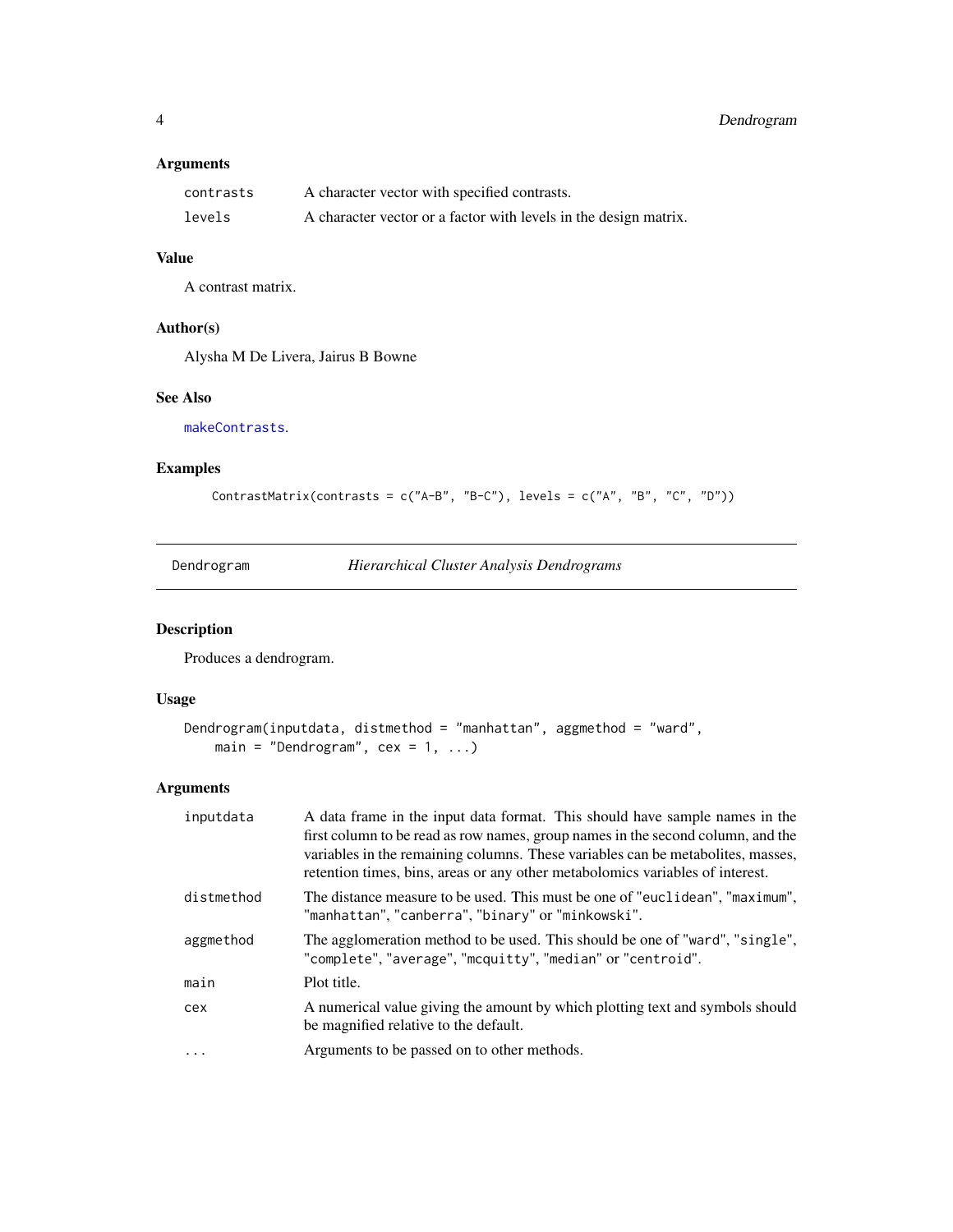#### <span id="page-4-0"></span>editcolnames 5

## Value

A dendrogram plot.

## Author(s)

Alysha M De Livera, Jairus B Bowne

## See Also

[dist](#page-0-0), [hclust](#page-0-0).

## Examples

```
data(treated)
treated.log <- LogTransform(treated)$output
Dendrogram(treated.log)
```
editcolnames *Edit column names of a metabolomic data matrix*

## Description

Edits column names of a metabolomic data matrix to remove the letter 'X' appearing at the beginning of metabolite names when they begin with a number.

## Usage

```
editcolnames(y)
```
## Arguments

y A data matrix with metabolite names which need to be corrected.

#### Value

A data matrix with corrected metabolite names.

## Author(s)

Alysha M De Livera, Jairus B Bowne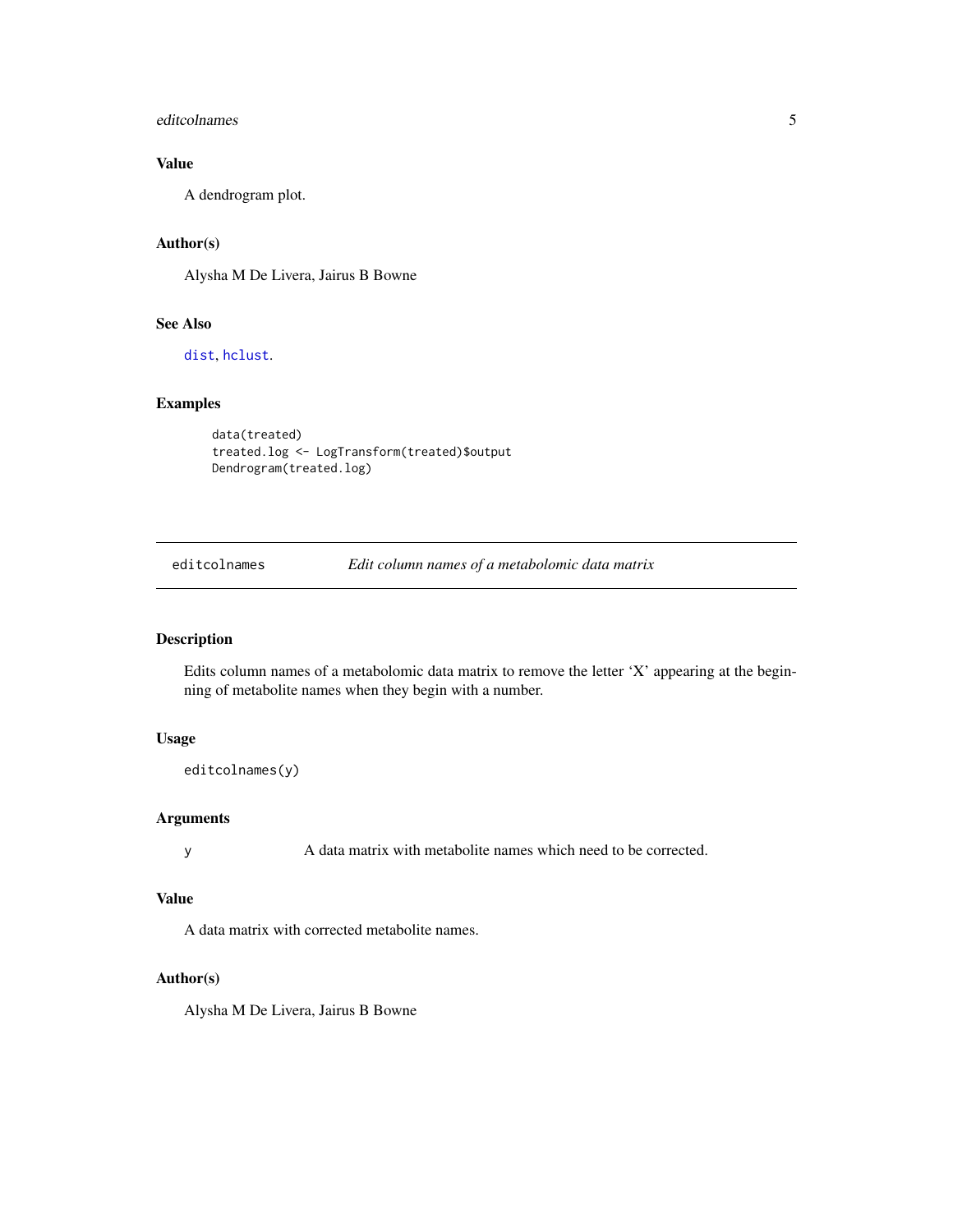<span id="page-5-0"></span>FoldChange *Fold change*

## Description

Computes fold change for each metabolite.

### Usage

```
FoldChange(inputdata, paired = FALSE, plot.hist = TRUE,
    saveoutput = FALSE, outputname = "fc.results")
```
## Arguments

| inputdata  | A log transformed data frame in the input data format. See metabolomics for<br>details. |
|------------|-----------------------------------------------------------------------------------------|
| paired     | A logical indicating whether the data is paired.                                        |
| plot.hist  | A logical indicating whether a histogram of the fold changes should be plotted.         |
| saveoutput | A logical indicating whether the output should be saved as a .csv file.                 |
| outputname | The name of the output file if the output has to be saved.                              |

### Value

The output is a matrix with fold changes for each metabolite, and a histogram of the log2 fold changes.

## Author(s)

Alysha M De Livera, Jairus B Bowne

GroupSummary *Summary of the groups*

## Description

Computes the mean, standard deviation, and coefficient of variation for each group in a data matrix.

## Usage

```
GroupSummary(inputdata)
```
## Arguments

inputdata A data frame in the input data format. See [metabolomics](#page-1-1) for details.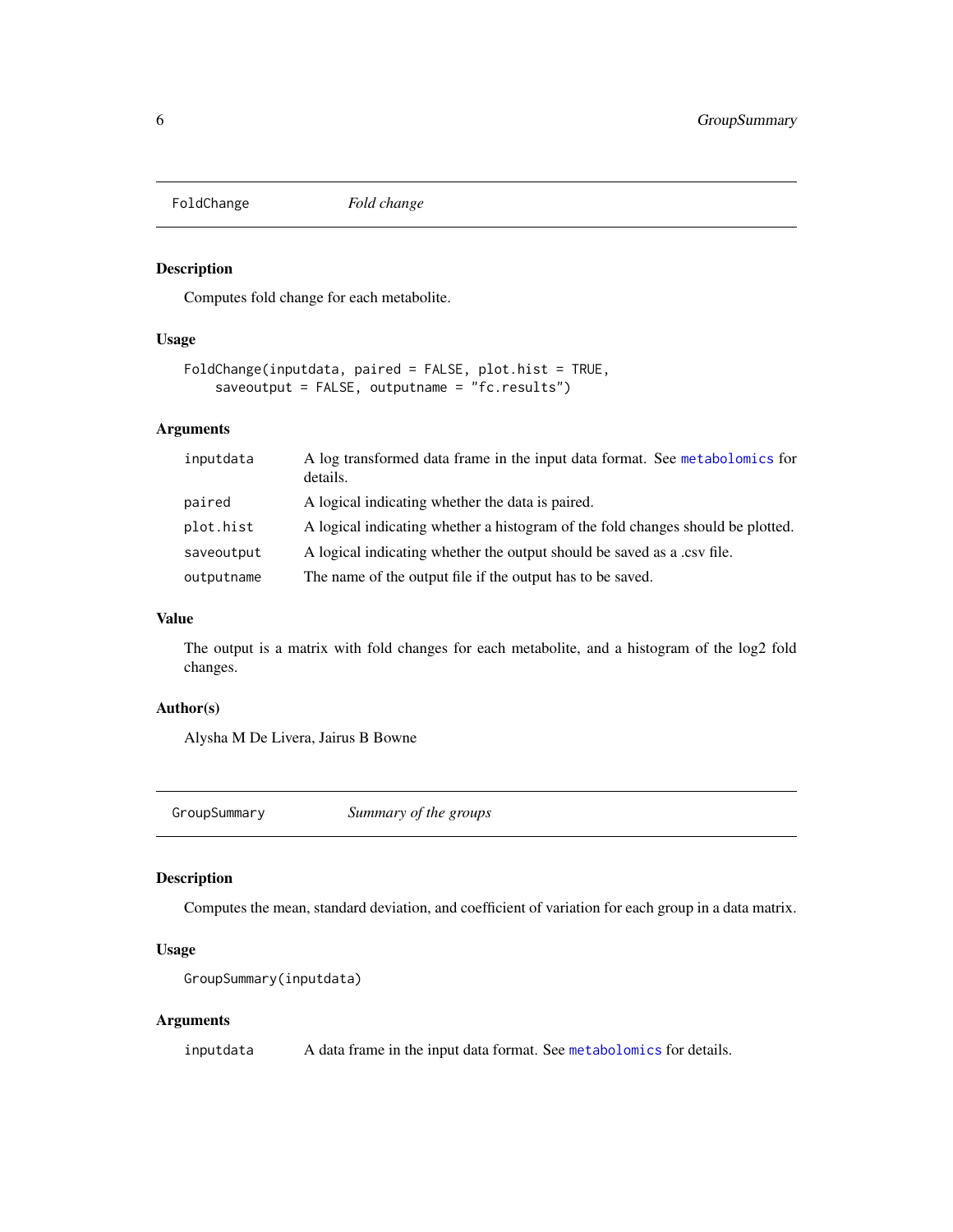#### <span id="page-6-0"></span>HeatMap 7

## Value

A list containing:

| means | A matrix of means for each group.                    |
|-------|------------------------------------------------------|
| std   | A matrix of standard deviation for each group.       |
| C٧    | A matrix of coefficient of variation for each group. |

#### Author(s)

Alysha M De Livera, Jairus B Bowne

#### Examples

data(treated) treated.log <- LogTransform(treated)\$output

#Means of each metabolite in each group GroupSummary(treated.log)\$means

#Standard deviation of each metabolite in each group GroupSummary(treated.log)\$std

#Coefficient of variation of each metabolite in each group GroupSummary(treated.log)\$cv

HeatMap *Heat map*

## Description

Produces a heat map of a metabolomics data matrix optionally clustered according to specified methods.

## Usage

```
HeatMap(inputdata, colramp = redgreen(75),
   scale = c("row", "column", "none"),
   dendrogram = c("column", "row", "both", "none"),
   distmethod = "euclidean", aggmethod = "complete",
   margins = c(5, 5), key = TRUE, keysize = 1.5,
   cexRow = 0.5, ColSideColors = NULL, ...)
```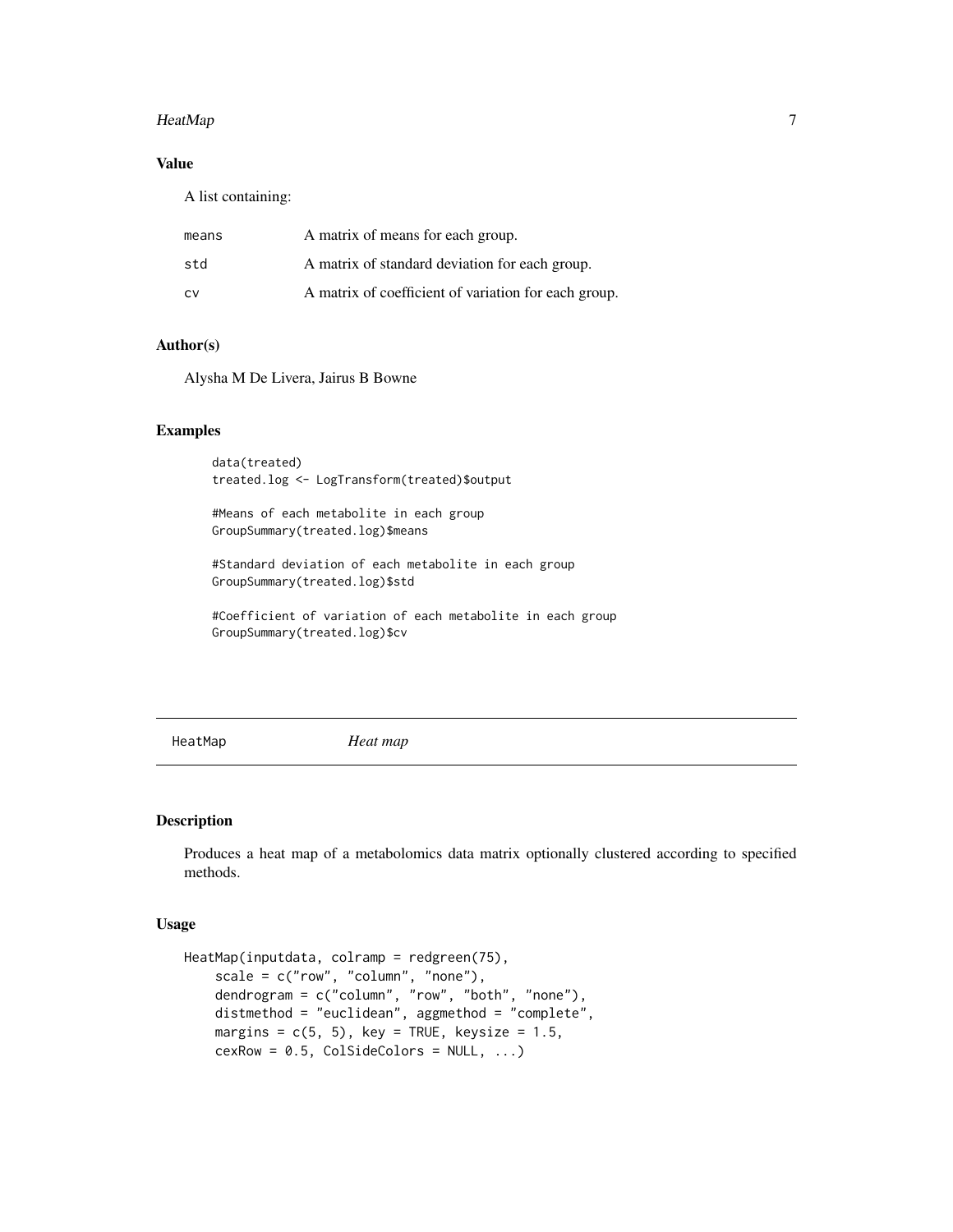## <span id="page-7-0"></span>Arguments

| inputdata     | A data frame in the input data format. See metabolomics for details.                                                                       |
|---------------|--------------------------------------------------------------------------------------------------------------------------------------------|
| colramp       | Colours for the image.                                                                                                                     |
| scale         | A character indicating if the values should be scaled metabolite-wise ("row") or<br>group-wise ("column").                                 |
| dendrogram    | A character indicating whether to draw "none", "row", "column" or "both" den-<br>drograms.                                                 |
| distmethod    | The distance measure to be used. This must be one of "euclidean", "maximum",<br>"manhattan","canberra","binary" or"minkowski".             |
| aggmethod     | The agglomeration method to be used. This should be one of "ward", "single",<br>"complete", "average", "mcquitty", "median" or "centroid". |
| margins       | A numeric vector of length 2 containing the margins for group and metabolite<br>names, respectively.                                       |
| key           | A logical indicating whether a colour key must be drawn.                                                                                   |
| keysize       | A numeric indicating the size of the key.                                                                                                  |
| cexRow        | A numeric indicating the size of the metabolite names.                                                                                     |
| ColSideColors | A character vector indicating the colours different groups.                                                                                |
| $\cdots$      | Arguments to be passed on to other methods.                                                                                                |

## Author(s)

Alysha M De Livera, Jairus B Bowne

#### See Also

[par](#page-0-0), heatmap.2.

<span id="page-7-1"></span>LinearModelFit *Linear models*

## Description

Fit a linear model to each metabolite in a metabolomics data matrix, optionally fitting ruv2 method to remove unwanted variation, and compute t-statistics, F-statistic, and corresponding p-values. Either ordinary statistics or empirical Bayes statistics can be obtained.

#### Usage

```
LinearModelFit(datamat,
    factormat = NULL, covariatemat = NULL, contrastmat = NULL,
    ruv2 = TRUE, k = NULL, nc = NULL,moderated = FALSE, padjmethod = "BH",
    saveoutput = FALSE, outputname = "results", ...)
```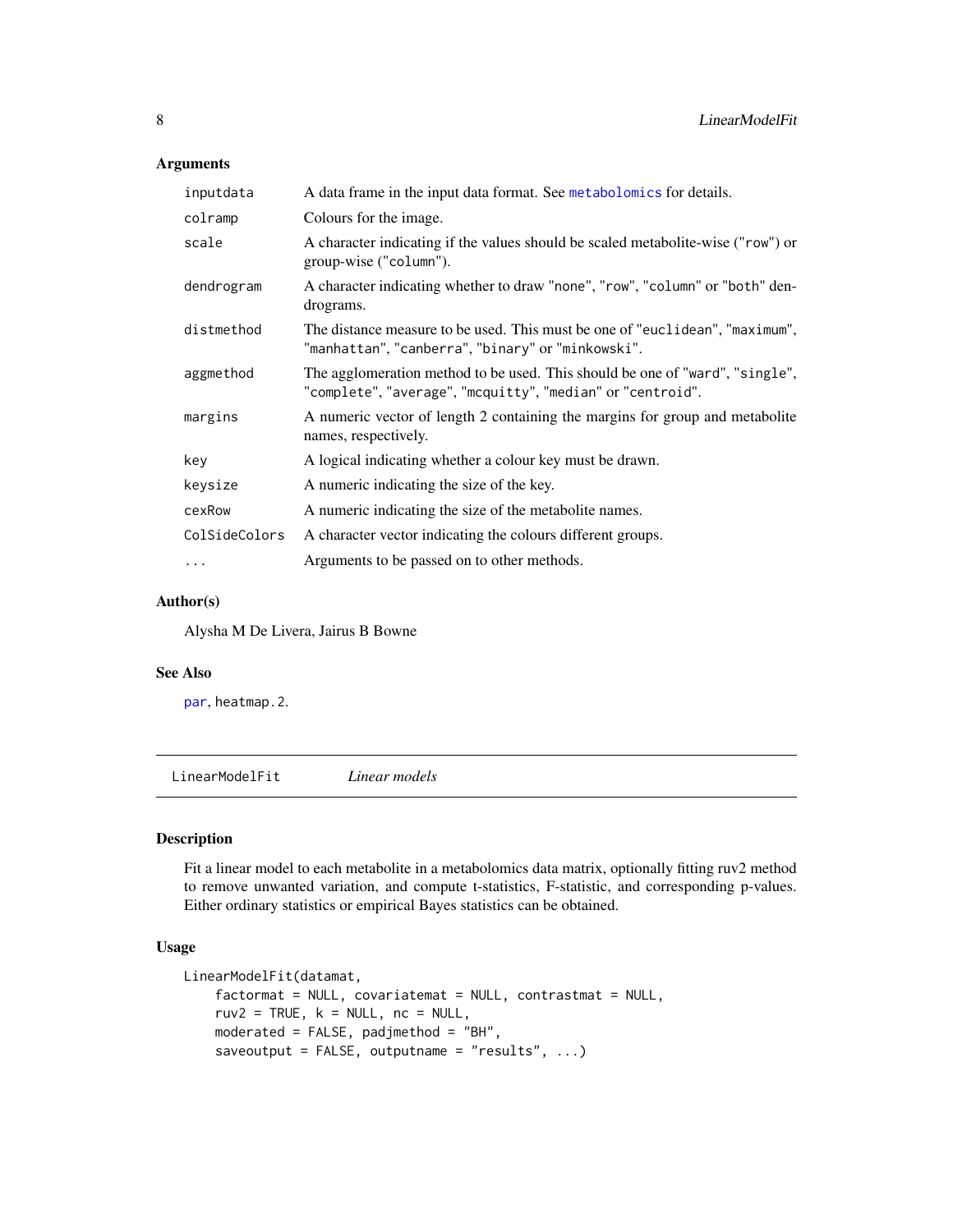## <span id="page-8-0"></span>LinearModelFit 9

#### **Arguments**

| datamat          | A numerical data matrix with samples in rows and metabolites in columns.                                                                                                                                                                                                                                                    |
|------------------|-----------------------------------------------------------------------------------------------------------------------------------------------------------------------------------------------------------------------------------------------------------------------------------------------------------------------------|
| factormat        | A matrix consisting of biological factors of interest.                                                                                                                                                                                                                                                                      |
| covariatemat     | A matrix consisting of optional covariates (or an intercept) to be included in the<br>model.                                                                                                                                                                                                                                |
| contrastmat      | An optional contrast matrix indicating which contrasts need to be tested to an-<br>swer the biological question of interest.                                                                                                                                                                                                |
| ruv <sub>2</sub> | A logical indicating whether to use the ruv2 method for removing unwanted<br>variation.                                                                                                                                                                                                                                     |
| k                | If ruv2=TRUE, the number of unwanted variation factors to be included in the<br>model.                                                                                                                                                                                                                                      |
| nc               | If ruv2=TRUE, a vector indicating which metabolites should be used as the non-<br>changing metabolites in the model.                                                                                                                                                                                                        |
| moderated        | A logical indicating whether moderated statistics should be computed.                                                                                                                                                                                                                                                       |
| padjmethod       | A character string specifying p value adjustment method for multiple com-<br>parisons. Must be one of "bonferroni", "holm" (Holm 1979), "hochberg"<br>(Hochberg 1988), "hommel" (Hommel 1988), "BH" (Benjamini and Hochberg<br>1995), "BY" (Benjamini and Yekutieli 2001), or "none". The default method is<br>set to "BH". |
| saveoutput       | A logical indicating whether the normalised data matrix should be saved as a<br>csy file.                                                                                                                                                                                                                                   |
| outputname       | The name of the output file if the output has to be saved.                                                                                                                                                                                                                                                                  |
| $\cdots$         | further arguments to be passed to or from methods.                                                                                                                                                                                                                                                                          |

#### Value

The result is an object of class [MArrayLM](#page-0-0), containing t statistics, F statistics, corresponding adjusted and unadjusted p-values (De Livera *et al*., 2012a, 2012b).

If moderated=TRUE, moderated statistics will be computed by empirical Bayes shrinkage of the standard errors towards a common value (Loennstedt *et al*., 2002; Smyth 2004).

#### Author(s)

Alysha M De Livera, Jairus B Bowne

#### References

Benjamini, Y., Hochberg, Y. (1995) Controlling the false discovery rate: a practical and powerful approach to multiple testing. *Journal of the Royal Statistical Society. Series B (Methodological)* 57(1): 289-300.

Benjamini, Y., Yekutieli, D. (2001) The Control of the False Discovery Rate in Multiple Testing under Dependency. *The Annals of Statistics* 29(4): 1165-1188.

De Livera, A. M., Dias, D. A., De Souza, D., Rupasinghe, T., Pyke, J., Tull, D., Roessner, U., McConville, M., Speed, T. P. (2012a) Normalising and integrating metabolomics data. *Analytical Chemistry* 84(24): 10768-10776.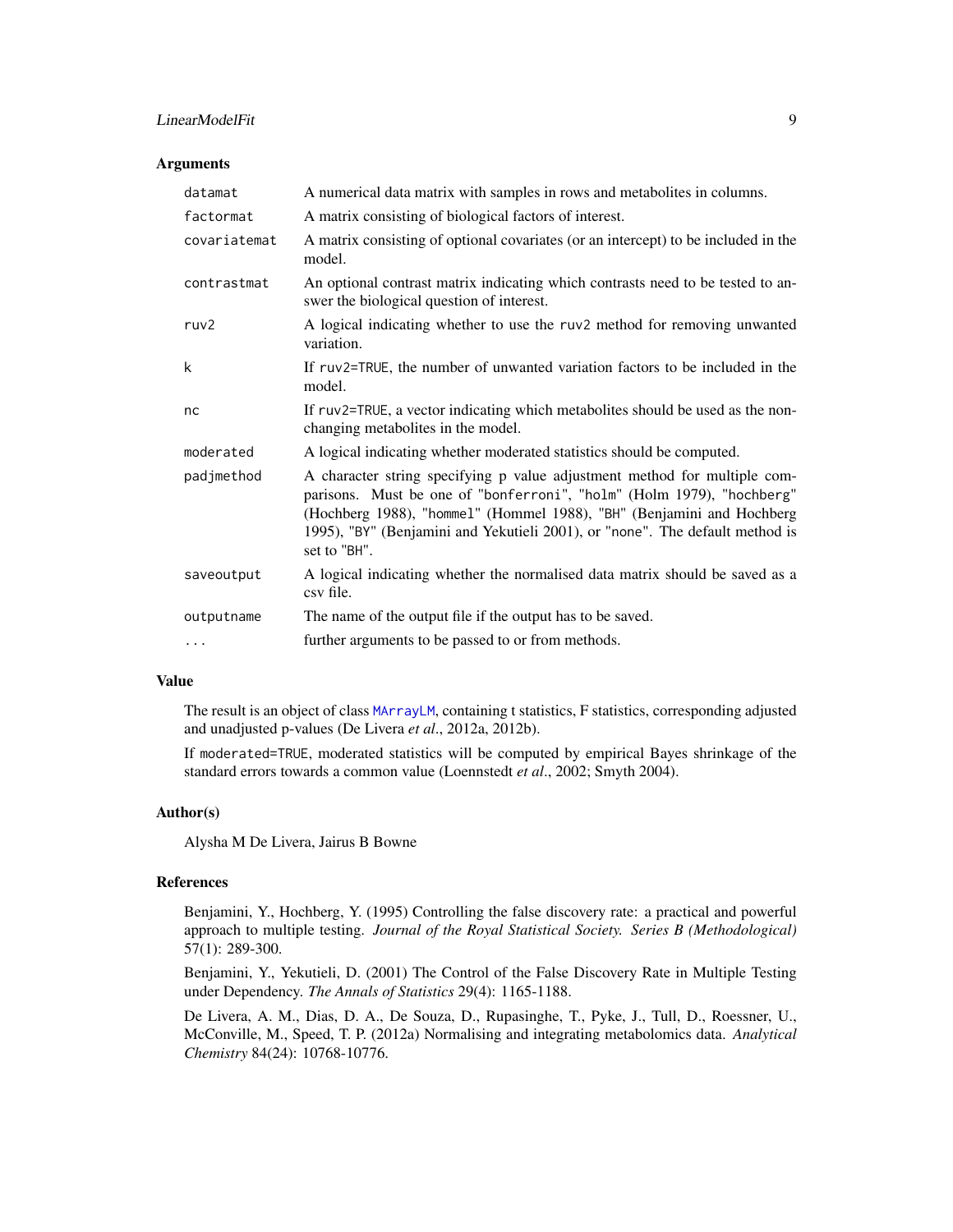<span id="page-9-0"></span>De Livera, A.M., Olshansky, M., Speed, T. P. (2013) Statistical analysis of metabolomics data. *Methods in Molecular Biology* In press.

Gagnon-Bartsch, Johann A., Speed, T. P. (2012) Using control genes to correct for unwanted variation in microarray data. *Biostatistics* 13(3): 539-552.

Hochberg, Y. (1988) A sharper Bonferroni procedure for multiple tests of significance. *Biometrika* 75(4): 800-802.

Holm, S. (1979) A simple sequentially rejective multiple test procedure. *Scandinavian Journal of Statistics* 6(2): 65-70.

Hommel, G. (1988) A stagewise rejective multiple test procedure based on a modified Bonferroni test. *Biometrika* 75(2): 383-386.

Loennstedt, I., Speed, T. P. (2002) Replicated microarray data. *Statistica Sinica* 12: 31-46.

Smyth, G. K. (2004). Linear models and empirical Bayes methods for assessing differential expression in microarray experiments. *Statistical Applications in Genetics and Molecular Biology* 3(1): 3.

#### See Also

[eBayes](#page-0-0), [ContrastMatrix](#page-2-1)

#### Examples

##A paired study

```
#Log transformed data
data(treated)
treated.log <- LogTransform(treated)$output
#Separating by treatment group
treated.group<-factor(treated.log[,1],levels=unique(treated.log[,1]))
premat<-treated.log[which(treated.log[,1]=="pre"),-1]
postmat<-treated.log[which(treated.log[,1]=="post"),-1]
```

```
#Linear model fit with ordinary statistics
ordFit<-LinearModelFit(datamat=data.matrix(postmat-premat),
                 ruv2=FALSE,
                 factormat=matrix(1,nrow=nrow(postmat)))
TwoGroupPlots(treated.log[,-1],
              tstats = ordFit$t[,1],foldchanges = ordFit$coef[,1],
             pvalues = ordFit$p.val[,1],
             padjmethod = "BH",
             fcutoff = log(2),
             pcutoff = 0.05)
```

```
#Compare with the TwoGroup function
TwoGrpComp<-TwoGroup(treated.log, paired = TRUE)
TwoGroupPlots(datamat=treated.log[,-1],
              tstats = TwoGrpComp$output[, 1],
             foldchanges = TwoGrpComp$output[, 4],
```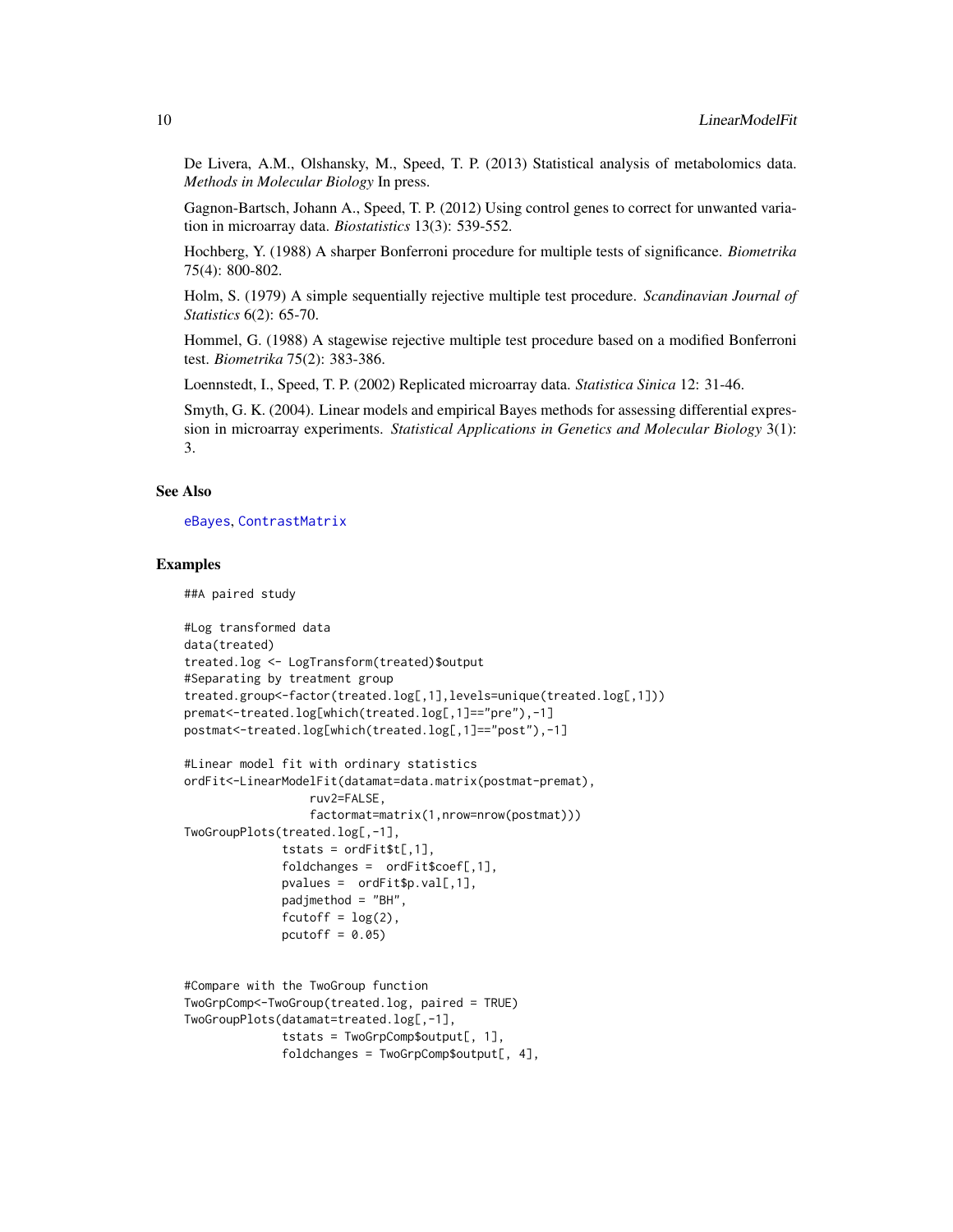```
pvalues = TwoGrpComp$output[, 2],
             padjmethod = "BH",
              fcutoff = log(2),
             pcutoff = 0.05)
#Linear model fit with moderated statistics
modFit<-LinearModelFit(datamat=data.matrix(postmat-premat),
                       ruv2=FALSE,
                       moderated=TRUE,
                       factormat=matrix(1,nrow=nrow(postmat)))
TwoGroupPlots(treated.log[,-1],
              tstats = modFit$t[, 1],fold changes = modFit% coeff[, 1],pvalues = modFit$p.val[,1],
             padjmethod = "BH",
              fcutoff = log(2),
             pcutoff = 0.05)
```
<span id="page-10-1"></span>LogTransform *Log transformation*

## Description

Log transform a metabolomics data matrix.

## Usage

```
LogTransform(inputdata, base = exp(1),
    saveoutput = FALSE, outputname = "log.results")
```
## Arguments

| inputdata  | A data frame in the input data format. See metabolomics for details.                                   |
|------------|--------------------------------------------------------------------------------------------------------|
| base       | The base with respect to which logarithms are computed. The default computes<br>the natural logarithm. |
| saveoutput | A logical indicating whether the output should be saved as a .csv file.                                |
| outputname | The name of the output file if the output has to be saved.                                             |

## Value

The result is an object of class [metabdata](#page-0-0). This is a list containing the following elements:

| output  | A normalised data matrix in the input data format.      |
|---------|---------------------------------------------------------|
| samples | A character string containing the names of the samples. |
| groups  | A character string containing the names of the groups.  |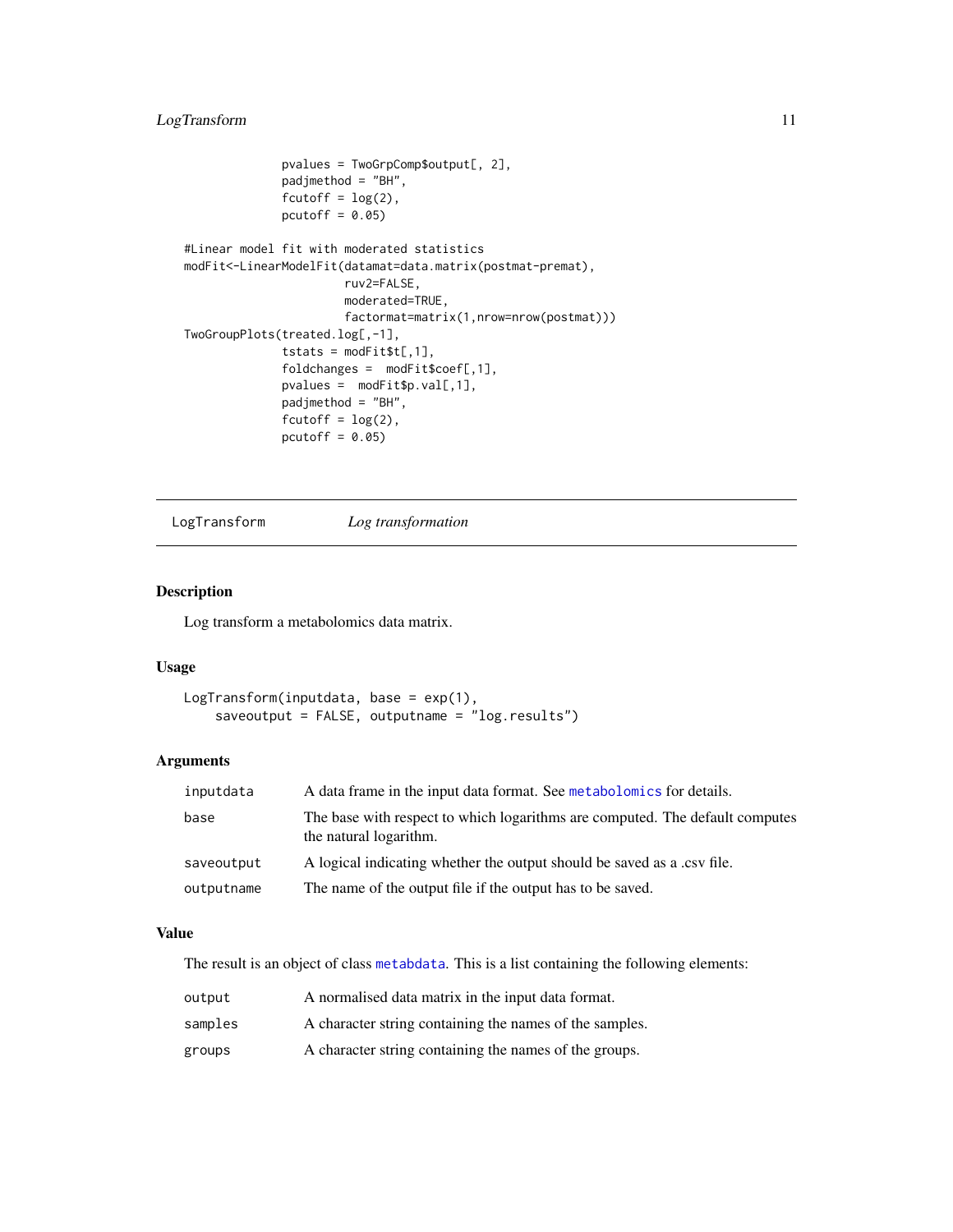## <span id="page-11-0"></span>Author(s)

Alysha M De Livera, Jairus B Bowne

#### Examples

```
data(treated)
log.data <- LogTransform(treated)$output
log.data
```
metabdata-class *Metabolomic data - class*

#### Description

Container for output produced by the [LogTransform](#page-10-1), [MissingValues](#page-13-1) and [Normalise](#page-15-1) functions in the [metabolomics](#page-1-1) package.

#### Slots/Components

This object class is a list structure that has:

output The data matrix that is produced by the function.

samples The names of the samples (the row names of the input data).

groups The groups in the input data.

The input data format is specified in [metabolomics](#page-1-1).

#### Author(s)

Alysha M De Livera, Jairus B Bowne

## Examples

```
data(treated)
log.treated <- LogTransform(treated)
names(log.treated)
```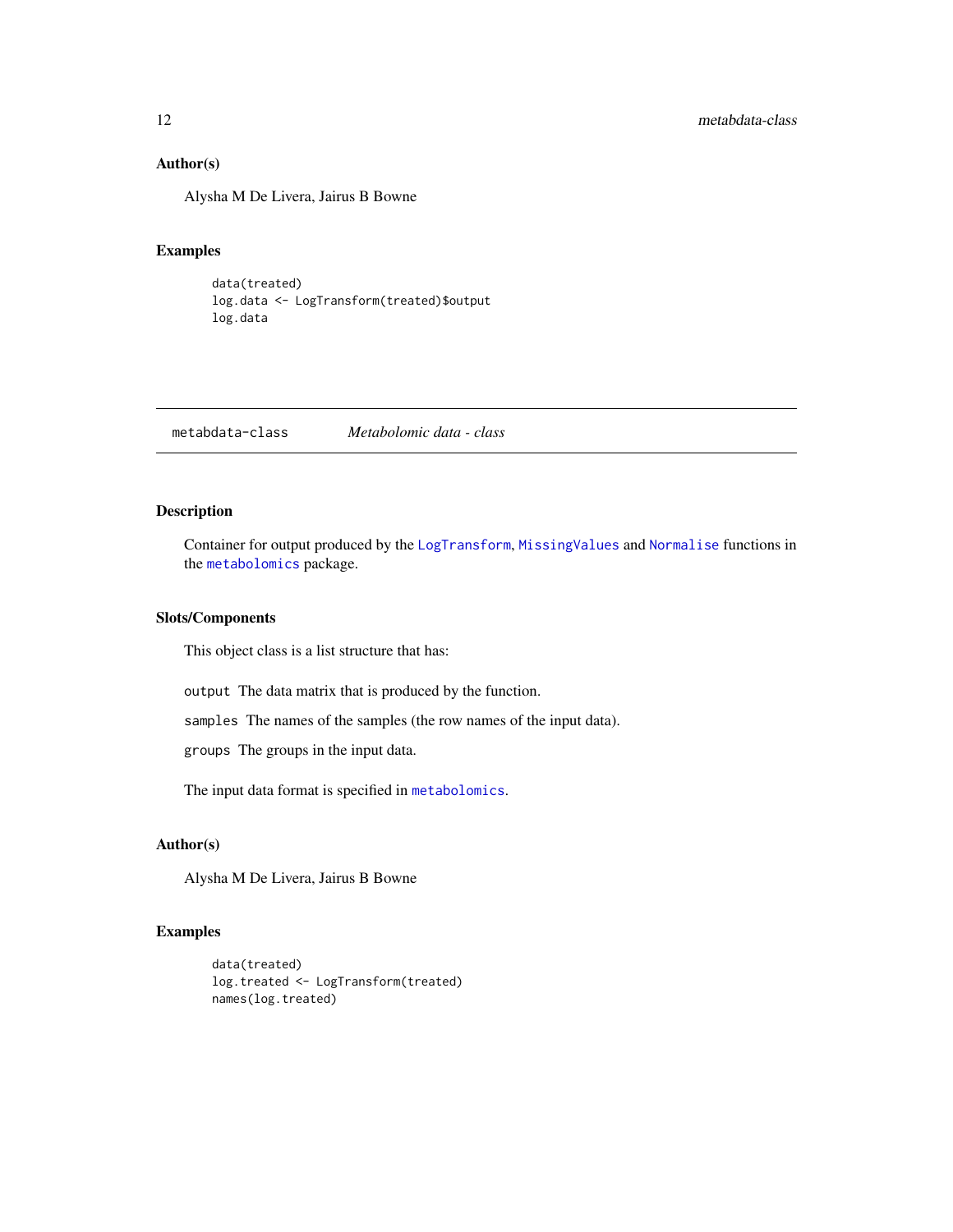<span id="page-12-0"></span>metabolomicsChanges *Changes made to the metabolomics package*

## Description

Write first n lines of the recent changes made to the metabolomics package

## Usage

```
metabolomicsChanges(n = 5)
```
## Arguments

n The number of lines to write of changelog.

## Value

Text with first n lines of the recent changes made to the metabolomics package.

## Author(s)

Alysha M De Livera, Jairus B Bowne

#### Examples

```
metabolomicsChanges(8)
```
MetBoxPlots *Box plots of a specified metabolite across groups*

## Description

Produces box plots of a specified metabolite across groups.

## Usage

```
MetBoxPlots(inputdata, metname, cols = NULL,
    main = NULL, cex.mainloop = NULL, ...)
```

| inputdata | A data frame in the input data format. See metabolomics for details. |
|-----------|----------------------------------------------------------------------|
| metname   | A character string with the name of the metabolite.                  |
| cols      | A character string indicating colours for the groups.                |
| main      | A title for the plot.                                                |
| cex.main  | Magnification of title relative to par () \$cex.                     |
| .         | Other graphical parameters. See par.                                 |
|           |                                                                      |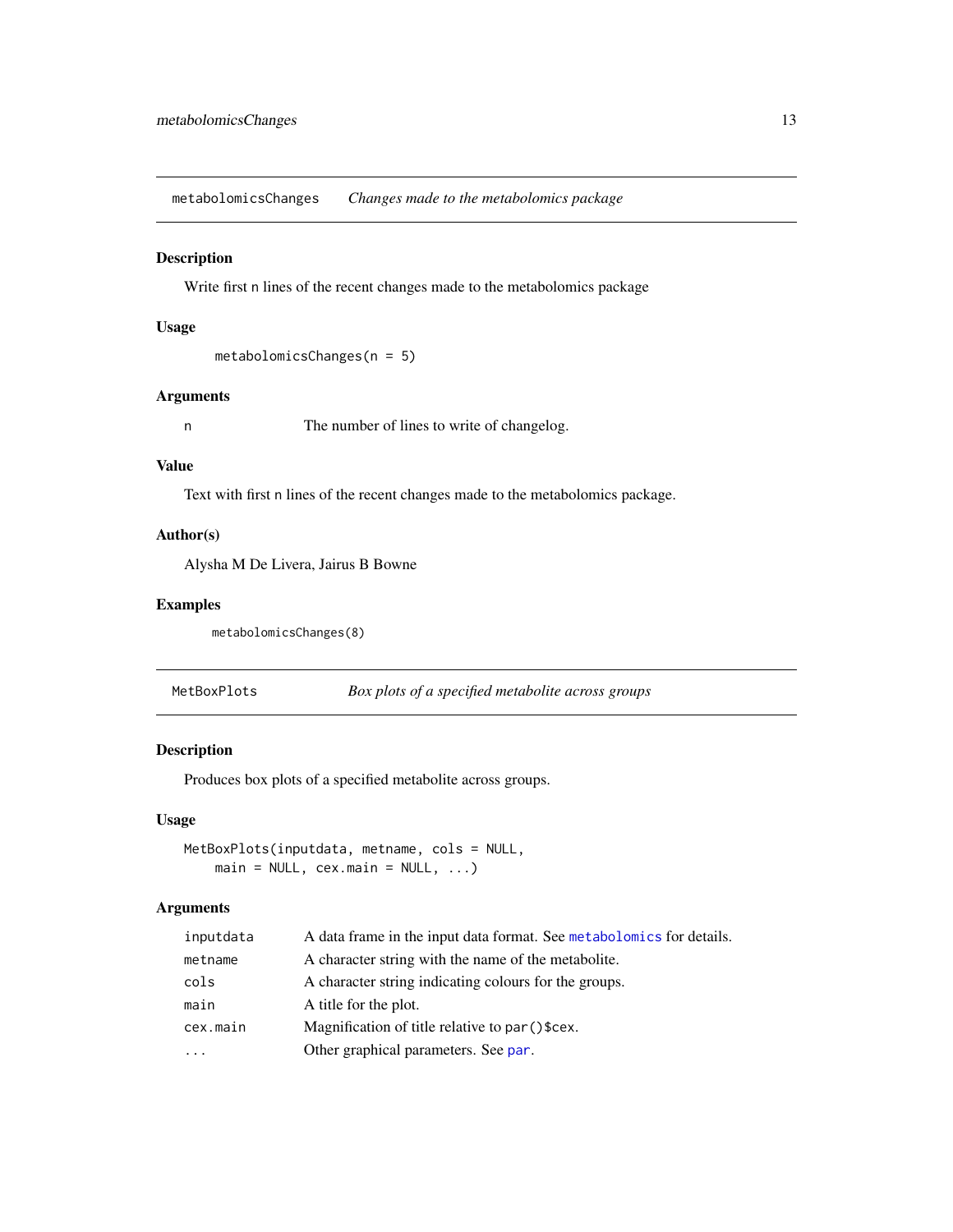## <span id="page-13-0"></span>Value

Returns box plots of a specified metabolite across groups.

## Author(s)

Alysha M De Livera, Jairus B Bowne

## Examples

```
data(treated)
treated.log<-LogTransform(treated)$output
dev.new()
MetBoxPlots(treated.log, "Suberate", col = c("blue", "red"),
   main = "Suberate")
```
<span id="page-13-1"></span>MissingValues *Missing value replacement*

## Description

Replaces missing values for large metabolomics data matrices.

## Usage

```
MissingValues(inputdata, column.cutoff=NULL, group.cutoff = NULL,
    complete.matrix = FALSE, seed = 100,saveoutput = FALSE, outputname = "missing.values.rep")
```

| inputdata       | A data frame in the input data format. See metabolomics for details.                                                                                                                                                                      |  |
|-----------------|-------------------------------------------------------------------------------------------------------------------------------------------------------------------------------------------------------------------------------------------|--|
| column.cutoff   | A value between zero and one. If the proportion of missing values is equal to or<br>more than the column.cutoff in all groups, that whole column will be deleted.                                                                         |  |
| group.cutoff    | A value between zero and one. If the proportion of missing values in a group is<br>equal to or more than the group.cutoff, those missing values will be replaced by<br>a random number between zero and the minimum of the entire matrix. |  |
| complete.matrix |                                                                                                                                                                                                                                           |  |
|                 | A logical indicating whether a complete matrix is required. If TRUE, the remain-<br>ing missing values (preferably only a very few) will be replaced by the average<br>of the abundances in the rest of the group.                        |  |
| seed            | An integer, denoting state for random number generation in R.                                                                                                                                                                             |  |
| saveoutput      | A logical indicating whether the output should be saved. If TRUE, the results will<br>be saved as a csy file.                                                                                                                             |  |
| outputname      | The name of the output file if the output has to be saved.                                                                                                                                                                                |  |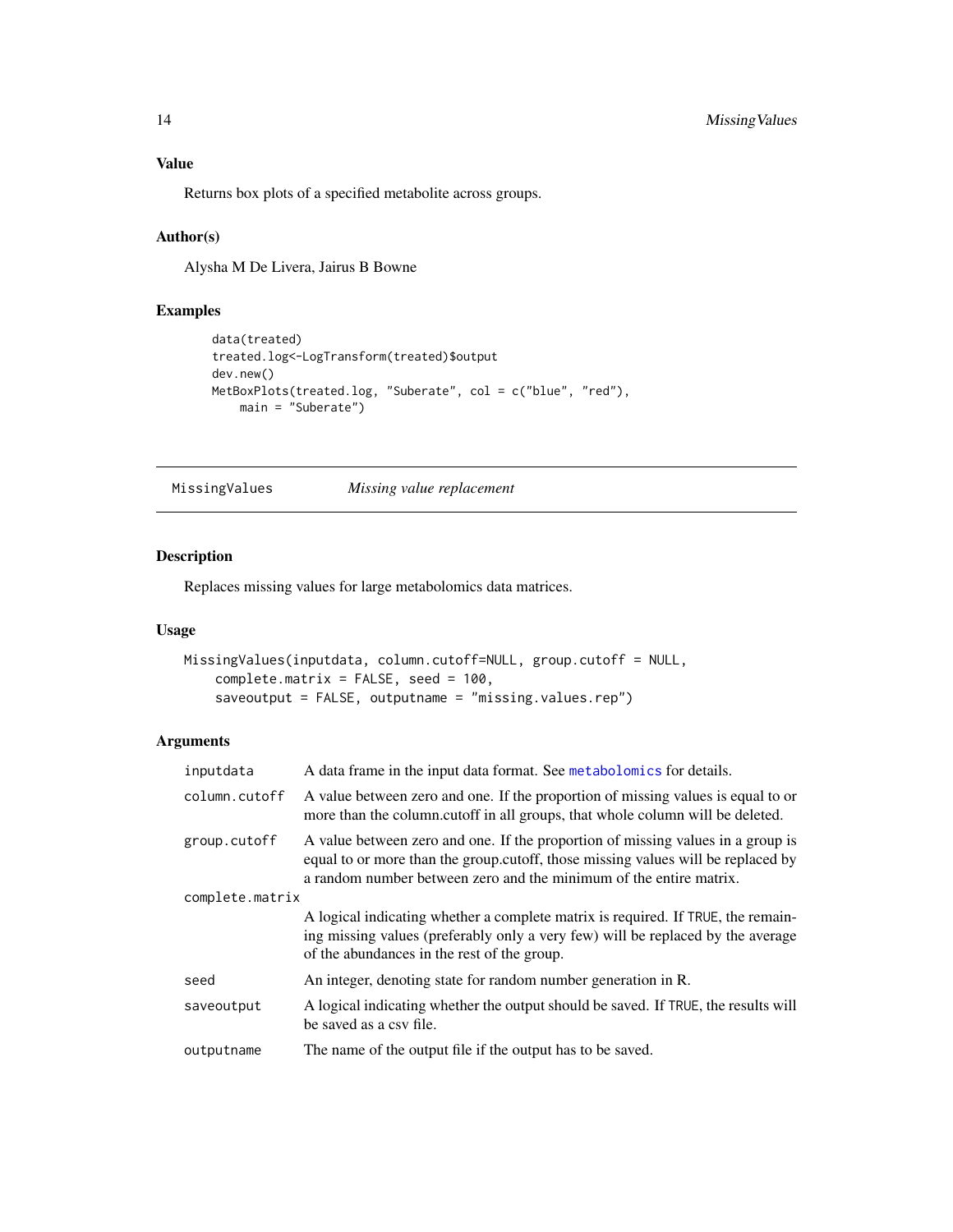#### <span id="page-14-0"></span>MmsPlot 15

## Value

The output is an object of class [metabdata](#page-0-0).

## Author(s)

Alysha M De Livera, Jairus B Bowne

## Examples

```
mat <- matrix(rnorm(50),
    nr = 5,
    dimnames = list(paste("s", 1:5, sep = ""), paste("m", 1:10, sep = "")))
mat[, 5] < -NAmat[5, 7] <- NA
inputdata <- data.frame(Group = rep("A", 5), mat)
MissingValues(inputdata, group.cutoff = 0.7, column.cutoff = 0.8)$output
```
<span id="page-14-1"></span>MmsPlot *Mean, Median, Standard deviation plot*

#### Description

Produces a plot showing the mean, median and standard deviation of samples or metabolites.

## Usage

```
MmsPlot(inputdata, variables = c("samples", "metabolites"), refvec = NULL,
   main = "Mean, Median and Standard Deviation", ...)
```
## Arguments

| inputdata | A data frame in the input data format. See metabolomics for details.                           |
|-----------|------------------------------------------------------------------------------------------------|
| variables | A character string indicating whether the samples or the metabolities should be<br>plotted.    |
| refvec    | A vector of reference values to be plotted, such as an internal standard or sample<br>weights. |
| main      | A title for the plot.                                                                          |
| $\cdot$   | Other graphical parameters. See par.                                                           |

## Value

A plot showing the mean, median and standard deviation of samples or metabolites and an object of class [results](#page-0-0).

## Author(s)

Alysha M De Livera, Jairus B Bowne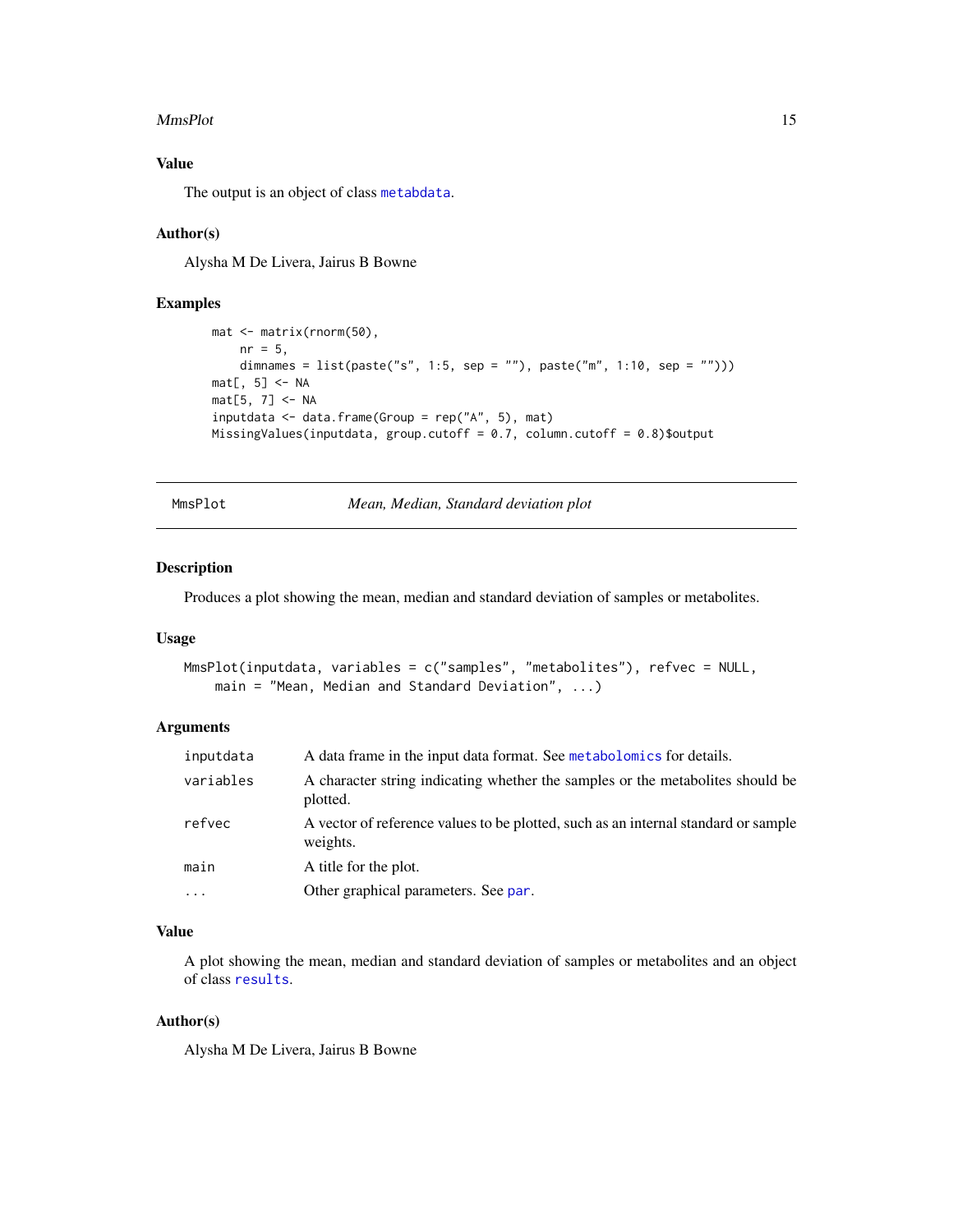## Examples

```
data(treated)
treated.log<-LogTransform(treated)$output
MmsPlot(treated.log)
MmsPlot(treated.log, refvec = treated.log[, 2])
```
<span id="page-15-1"></span>Normalise *Normalisation*

## Description

Normalise a metabolomic data matrix according to a specified method.

## Usage

```
Normalise(inputdata,
   method = c("median","mean","sum","ref", "is", "nomis","ccmn", "ruv2"),
   refvec = NULL, ncomp = NULL, k = NULL, nc = NULL,saveoutput = FALSE, outputname = NULL)
```

| inputdata  | A log transformed data frame in the input data format. See metabolomics for<br>details.                                                                                                        |
|------------|------------------------------------------------------------------------------------------------------------------------------------------------------------------------------------------------|
| method     | A character string indicating the required normalization method. Must be one of<br>"median", "mean", "sum", "ref", "is", "nomis", "ccmn" or "ruv2". See Details<br>for information.            |
| refvec     | A vector of internal standards to be used with the method "is", or a reference<br>vector to be used with the method "ref".                                                                     |
| ncomp      | Number of PCA components to be used for the "comn" method. If NULL, this<br>will be determined by cross validation as described by Redestig (2012).                                            |
| k          | Number of factors of unwanted variation to be included in the "ruv2" model.                                                                                                                    |
| nc         | A vector indicating which metabolites should be used as the non-changing metabo-<br>lites in the "ruv2" model, or as multiple internal standards in the "ccmn", "nomis"<br>and "ruv2" methods. |
| saveoutput | A logical indicating whether the normalised data matrix should be saved as a<br>.csv file.                                                                                                     |
| outputname | The name of the output file if the output has to be saved.                                                                                                                                     |

<span id="page-15-0"></span>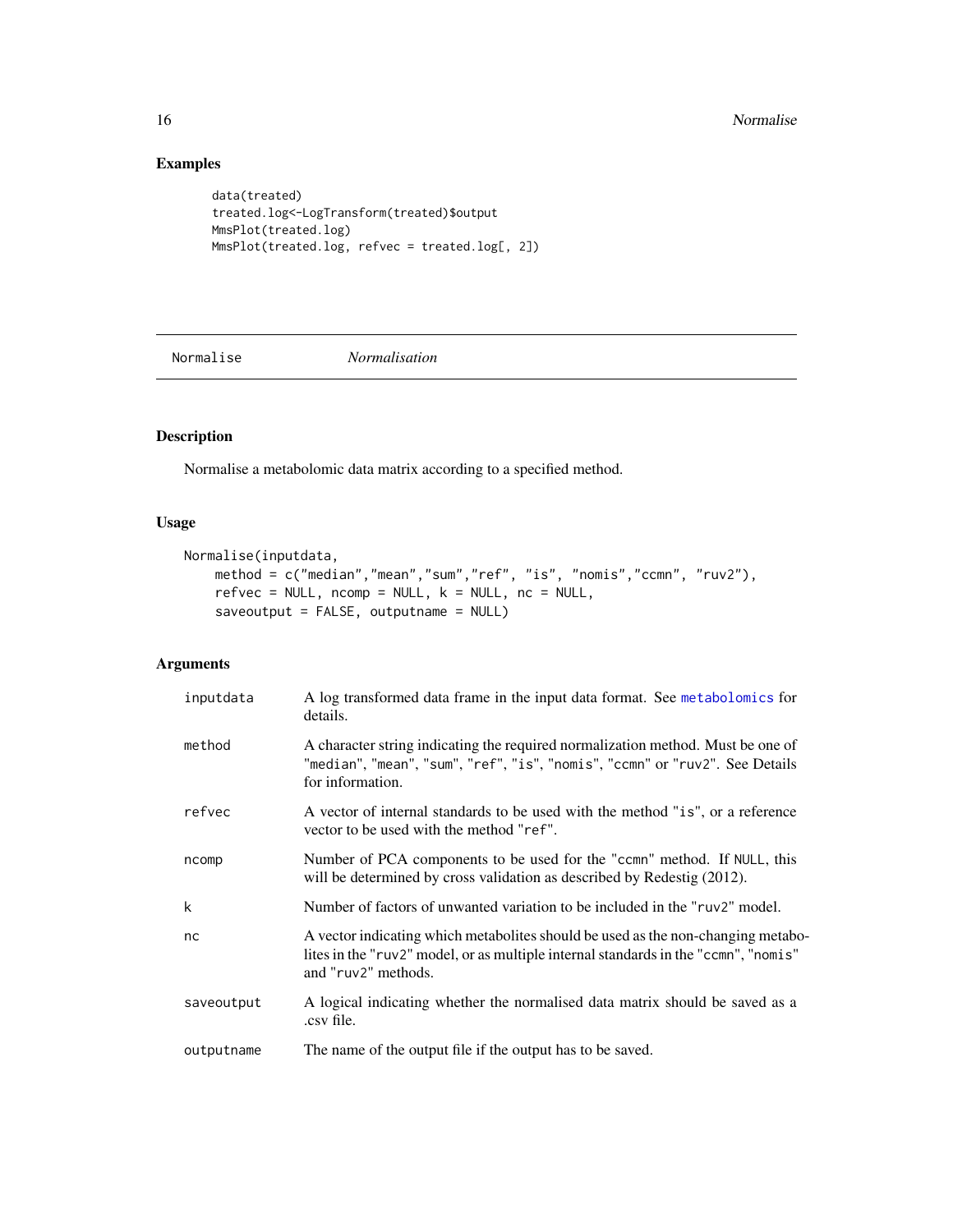#### <span id="page-16-0"></span>Normalise the contract of the contract of the contract of the contract of the contract of the contract of the contract of the contract of the contract of the contract of the contract of the contract of the contract of the

#### Details

The normalisation methods based on scaling include normalisation to a total sum, or by the median or mean of each sample, and are denoted by "sum", "median", and "mean" respectively. The method "ref" normalises the metabolite abundances to a specified reference vector.

The normalisation methods based on internal or external standards include "is" which uses a single standard, Cross-contribution Compensating Multiple internal standard Normalisation, "ccmn" (Redestig *et al.*, 2009); normalization using optimal selection of multiple internal standards, "nomis" (Sysi-aho *et al*. 2007); and "ruv2" (De Livera *et al*. 2012a).

The Remove Unwanted Varitation "ruv2" method generates a matrix of unwanted variation using non-changing metabolites including any internal or external standards. This matrix of unwanted variation can then be used for identifying differentiallly abundant metabolites in the [LinearModelFit](#page-7-1) function. The RUV2 method attempts to capture both observed and unobserved technical and biological variation (De Livera *et al*. 2012a, Gagnon-Bartsch *et al*. 2012).

An overview of these normalisation methods are given by De Livera *et al*. (2012a, 2012b). Both the "ruv2" and "ccmn" methods use the factors of interest (groups), and therefore should not be used for those unsupervised methods where the groups must be treated as unknown.

#### Value

The result is an object of class [metabdata](#page-0-0).

#### Author(s)

Alysha M De Livera, Jairus B Bowne

#### References

De Livera, A. M., Dias, D. A., De Souza, D., Rupasinghe, T., Pyke, J., Tull, D., Roessner, U., McConville, M., Speed, T. P. (2012a) Normalising and integrating metabolomics data. *Analytical Chemistry* 84(24): 1076-10776.

De Livera, A.M., Olshansky, M., Speed, T. P. (2013) Statistical analysis of metabolomics data. *Methods in Molecular Biology* In press.

Gagnon-Bartsch, Johann A., Speed, T. P. (2012) Using control genes to correct for unwanted variation in microarray data. *Biostatistics* 13(3): 539-552.

Redestig, H., Fukushima, A., Stenlund, H., Moritz, T., Arita, M., Saito, K., Kusano, M. (2009) Compensation for systematic cross-contribution improves normalization of mass spectrometry based metabolomics data. *Analytical Chemistry* 81(19): 7974-7980.

Sysi-Aho, M., Katajamaa, M., Yetukuri, L., Oresic, M. (2007) Normalization method for metabolomics data using optimal selection of multiple internal standards. *BMC Bioinformatics* 8(1): 93.

#### See Also

[normFit](#page-0-0).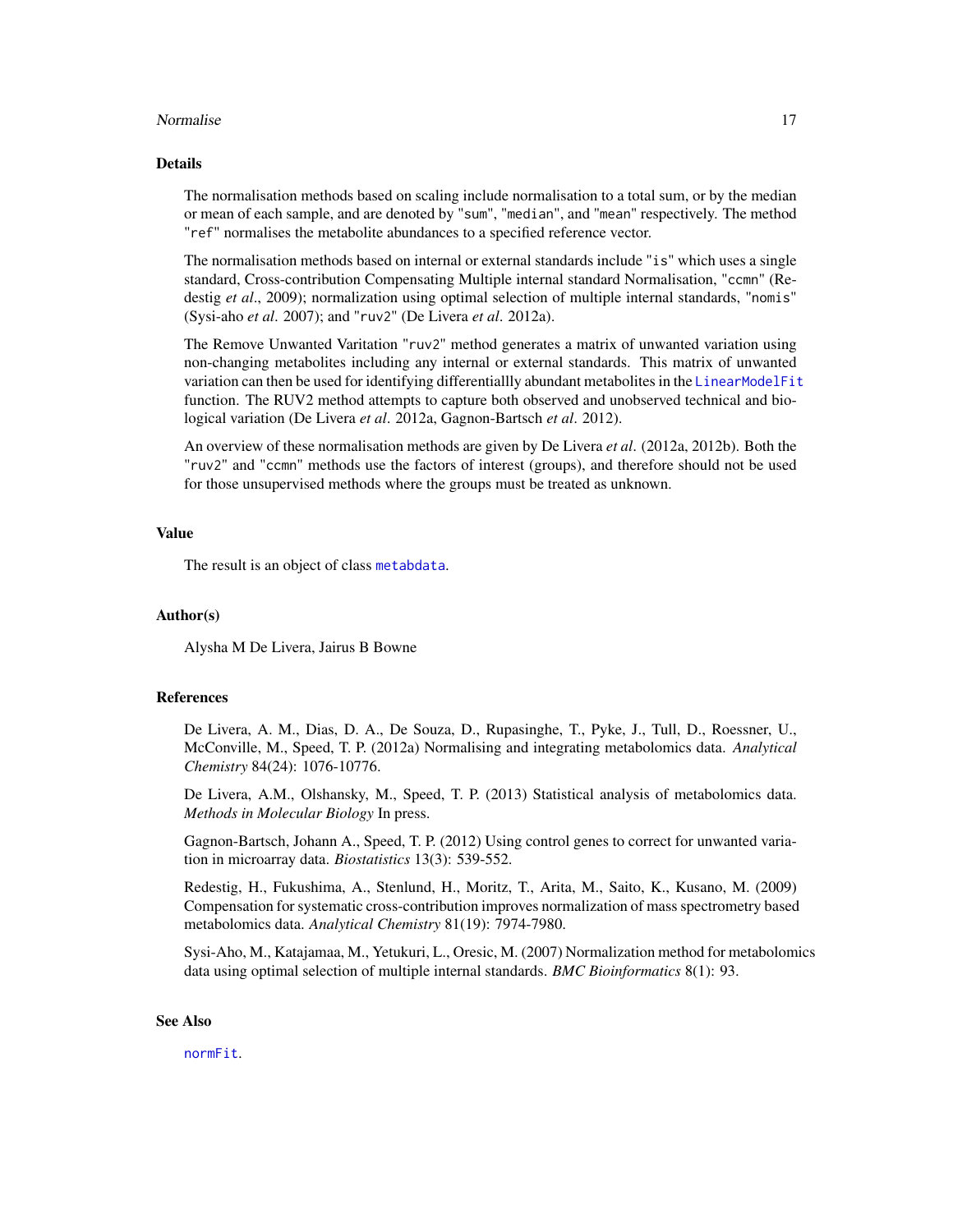## Examples

```
## Reading the data
data(mix)
Y <- log(exprs(mix))
inputdata <- data.frame(pData(mix)$type, t(Y))
batch <- pData(mix)$runorder
nc <- which(with(fData(mix), tag == "IS")==TRUE)
## Normalise by the median
norm_med <- Normalise(inputdata, method = "median")
## Normalise by an internal standard
norm_is <- Normalise(inputdata, method = "is",
    refvec=inputdata[, nc[1]])
## Normalise by a reference vector, in this case an internal standard
norm_ref <- Normalise(inputdata, method = "ref",
    refvec = inputdata[, nc[1]]## Normalise by the sum
norm_sum <- Normalise(inputdata, method = "sum")
## Normalise by the NOMIS method
norm_nomis <- Normalise(inputdata, method = "nomis", nc = nc)
## Normalise by the CCMN method
norm_ccmn <- Normalise(inputdata, method = "ccmn", nc = nc, ncomp = 2)
## Normalise using RUV2 method
norm_ruv2 <- Normalise(inputdata, method = "ruv2", nc = nc, k = 9)
## Pca Plots of unwanted variation
PcaPlots(data.frame(batch, norm_ruv2$output[, -1]),
   main = "Unwanted batch variation")
```
PcaPlots *PCA plots*

#### Description

Produces PCA plots.

## Usage

```
PcaPlots(inputdata, y.axis = 1, x.axis = 2, center=TRUE, scale = TRUE, main = NULL,
    varplot = FALSE, multiplot = FALSE, n = 5, cols = NULL, ...)
```
<span id="page-17-0"></span>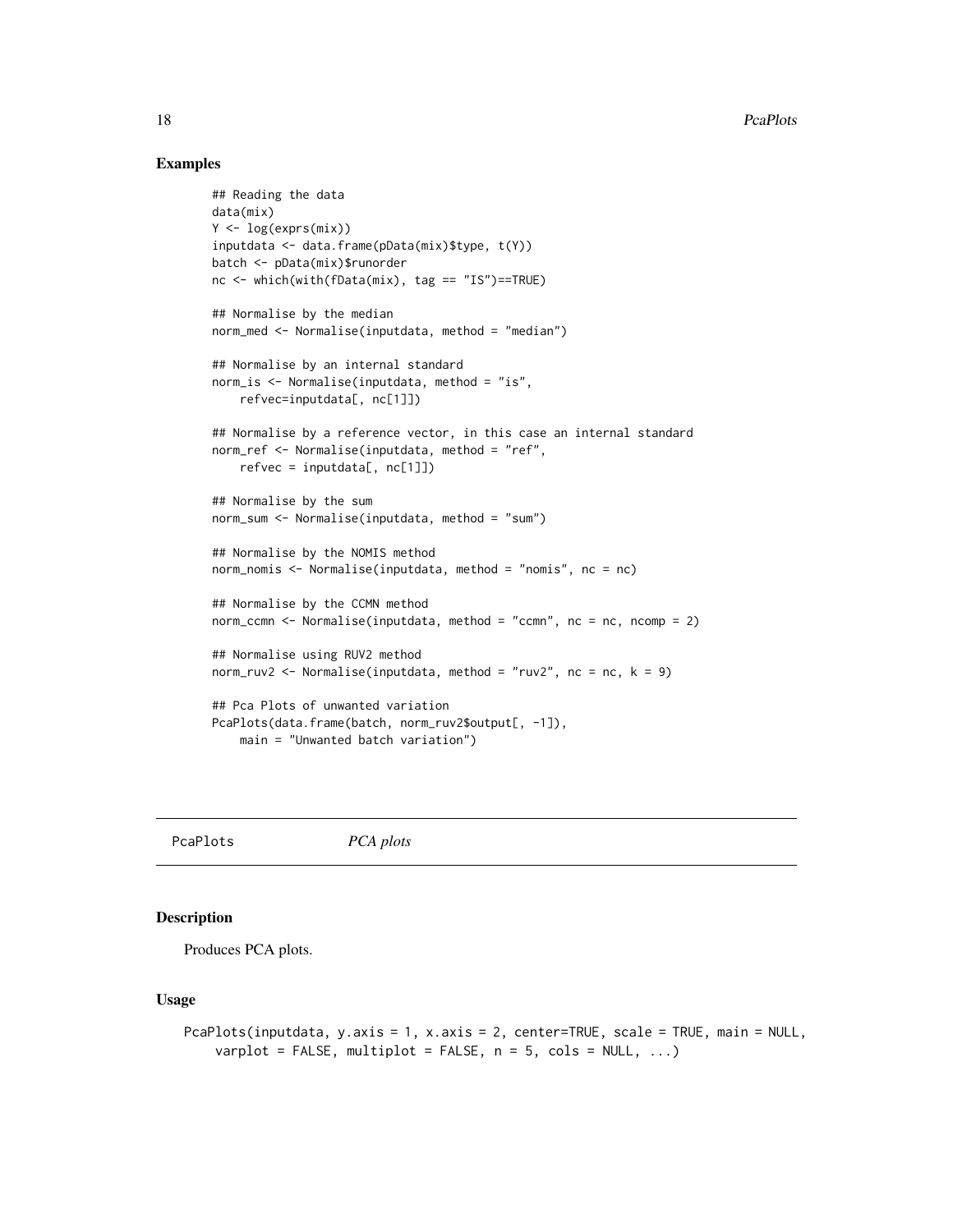## <span id="page-18-0"></span>Random seed 19

## Arguments

| inputdata | A log transformed data frame in the input data format. See metabolomics for<br>details.                               |
|-----------|-----------------------------------------------------------------------------------------------------------------------|
| y.axis    | The principal component to be plotted on the y-axis.                                                                  |
| x.axis    | The principal component to be plotted on the x-axis.                                                                  |
| center    | A logical indicating whether the variables should be scaled to have zero mean.                                        |
| scale     | A logical indicating whether the variables should be scaled to have unit variance<br>before the analysis takes place. |
| main      | Plot title.                                                                                                           |
| varplot   | A logical indicating whether explained variance should be plotted.                                                    |
| multiplot | If TRUE, pairs plots of the first $n$ principal components will be plotted.                                           |
| n         | The number of principal components to be plotted if multiplot=TRUE. The de-<br>fault value is set to 5.               |
| cols      | A character string with colours to be used.                                                                           |
| $\cdots$  | Arguments to be passed on to other methods.                                                                           |

## Author(s)

Alysha M De Livera, Jairus B Bowne

## See Also

## [prcomp](#page-0-0).

## Examples

```
data(treated)
treated.log <- LogTransform(treated)$output
PcaPlots(treated.log, scale=FALSE, center=TRUE, multiplot = TRUE, varplot = TRUE)
```
Random seed *Random seed*

## <span id="page-18-1"></span>Description

See [.Random.seed](#page-18-1)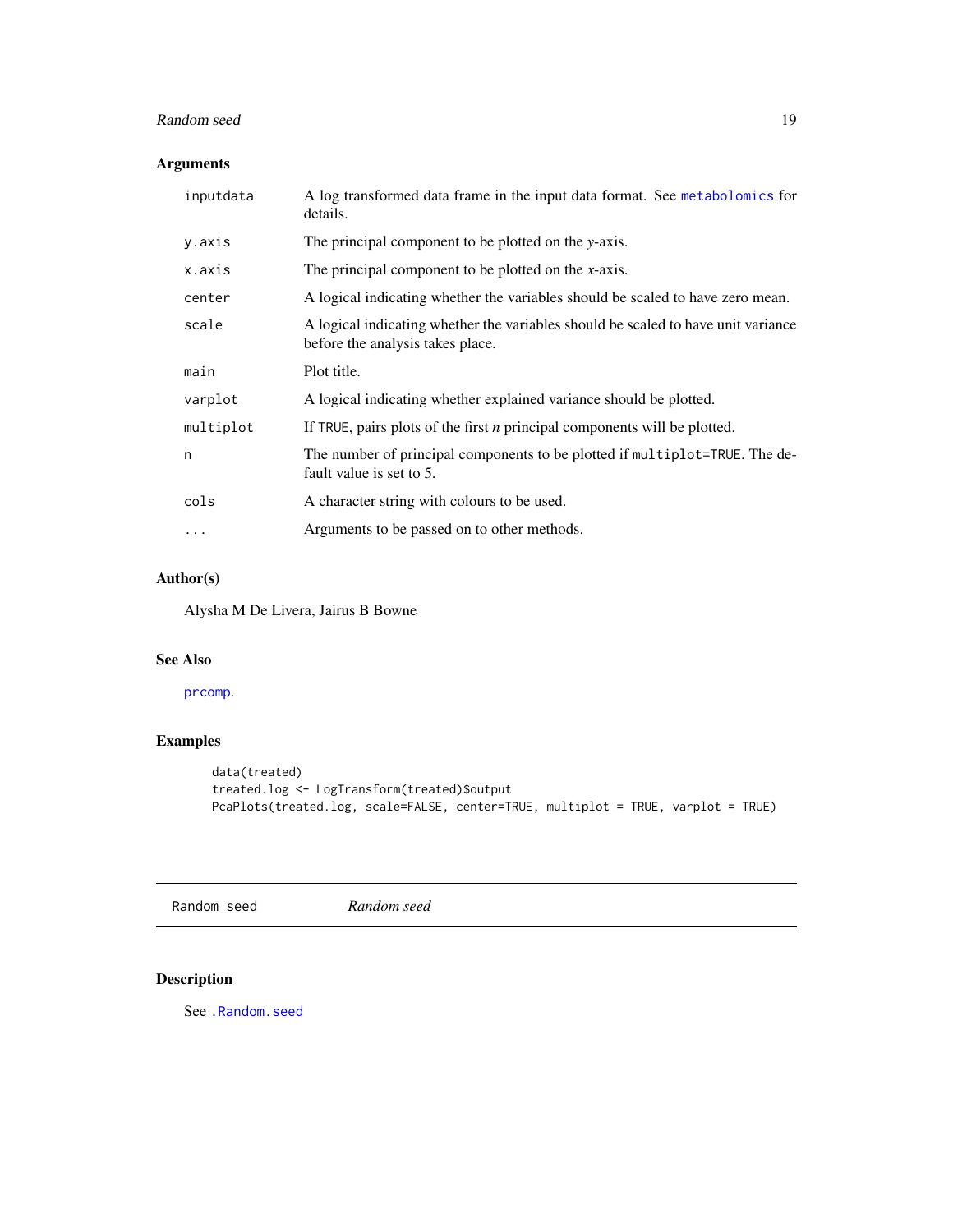<span id="page-19-0"></span>

## Description

The container for output from the [MmsPlot](#page-14-1) and [TwoGroup](#page-22-1) functions in the [metabolomics](#page-1-1) package.

## Details

This object class is a list structure containing the output that is produced by the function.

#### Author(s)

Alysha M De Livera, Jairus B Bowne

## Examples

data(treated) treated.twogroup <- TwoGroup(treated) names(treated.twogroup)

RlaPlots *RLA plots*

#### Description

Produces within group and across group relative log abundance plots to visualise a metabolomics data matrix.

#### Usage

```
RlaPlots(inputdata, type = c("ag", "wg"), cols = NULL,
    cex.axis = 0.8, las = 2, ylim = c(-2, 2), oma = c(7, 4, 4, 2) + 0.1, ...)
```

| inputdata | A log transformed data frame in the input data format. See metabolomics for<br>details.                           |
|-----------|-------------------------------------------------------------------------------------------------------------------|
| type      | A character string indicating whether within group ("wg") or across group ("ag")<br>RLA plots need to be plotted. |
| cols      | A character string with colours to be used for the box plots.                                                     |
| cex.axis  | The magnification to be used for $x$ - and $y$ -labels relative to the current setting of                         |
|           | cex.                                                                                                              |
| las       | A numeric in $0, 1, 2, 3$ denoting the style of axis labels. See par.                                             |
| ylim      | A vector containing y-axis limits.                                                                                |
| oma       | A vector giving the size of the outer margins.                                                                    |
| $\cdots$  | Other graphical parameters. See par.                                                                              |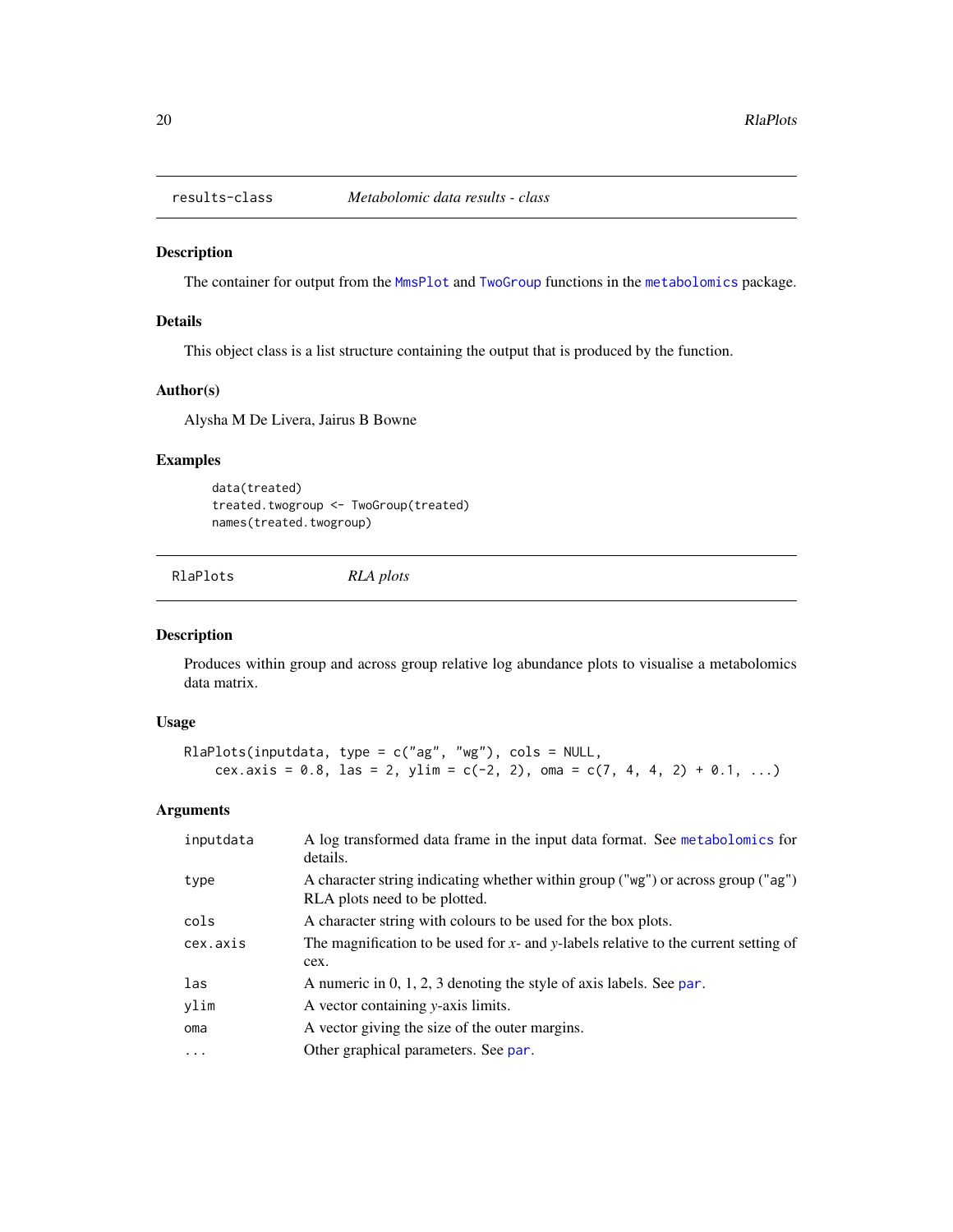#### <span id="page-20-0"></span>ScatterPlot 21

## Details

Across group RLA plots is obtained by standardising the metabolites by removing the median from each metabolite across all groups. The boxplots of these scaled metabolites can be used to compare the behaviour of metabolites in the samples between groups.This gives a visual inspection of variation in the data across groups.

For within group RLA plots, each metabolite is scaled by removing the median within each group. Boxplots of these can be used to visualise the tightness of the replicates within groups, and should have a median close to zero and low variation around the median.

See De Livera *et al*. 2012a and 2012b for further details.

#### Author(s)

Alysha M De Livera, Jairus B Bowne

#### References

De Livera, A. M., Dias, D. A., De Souza, D., Rupasinghe, T., Pyke, J., Tull, D., Roessner, U., McConville, M., Speed, T. P. (2012a) Normalising and integrating metabolomics data. *Analytical Chemistry* 84(24): 10768-10776.

De Livera, A.M., Olshansky, M., Speed, T. P. (2012b) Statistical analysis of metabolomics data. *Methods in Molecular Biology* In press.

#### Examples

data(treated) treated.log <- LogTransform(treated)\$output

#Across group RLA plot for comparing samples across groups RlaPlots(treated.log, ylim =  $c(-5, 5)$ )

#Within group RLA plot for comparing the replicates RlaPlots(treated.log, "wg", ylim = c(-3, 3), cols = c("green","purple"))

ScatterPlot *Scatter plot*

## **Description**

Produces a scatter plot.

#### Usage

```
ScatterPlot(inputdata, y.axis, x.axis, ylab = y.axis, xlab = x.axis, ...)
```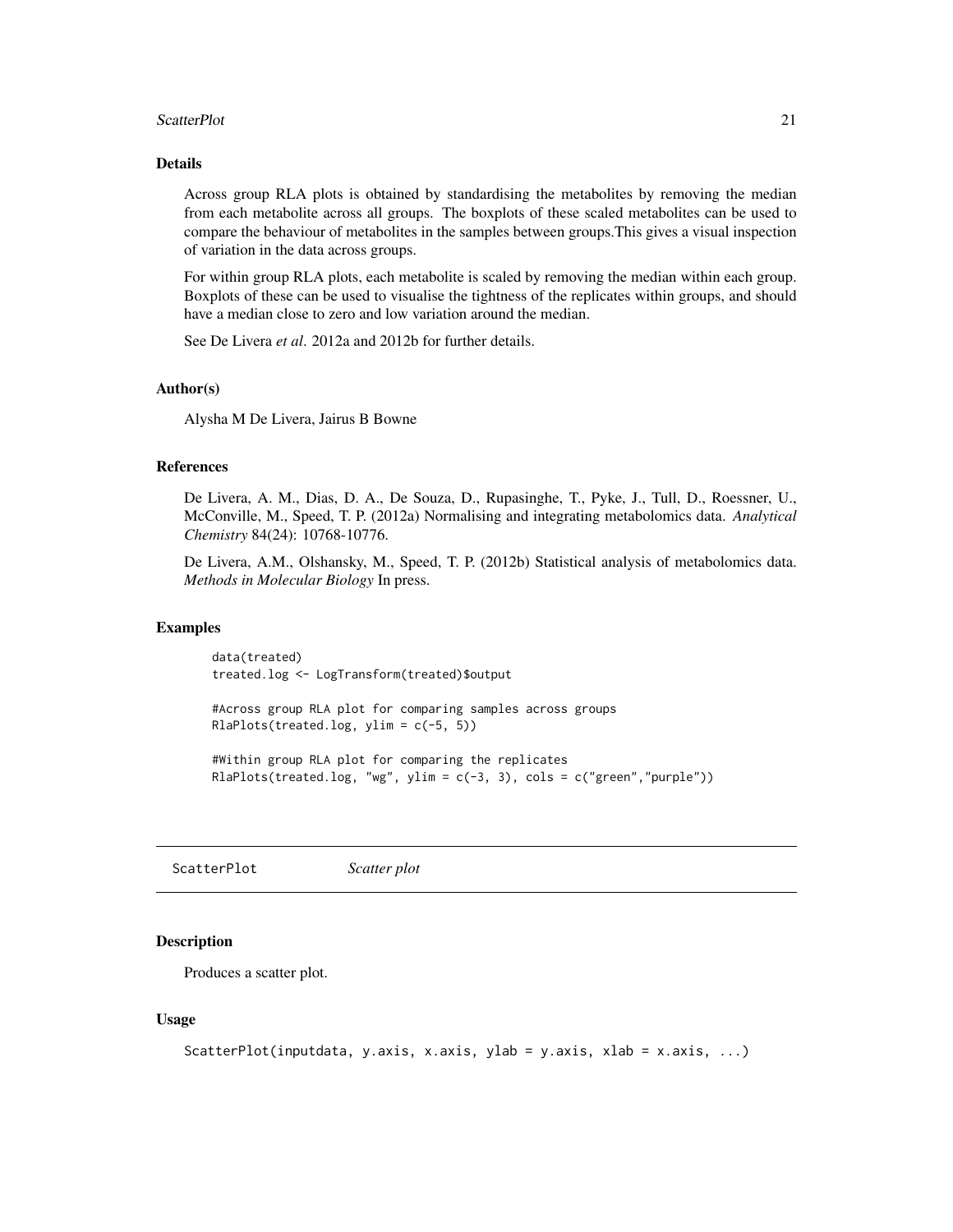<span id="page-21-0"></span>22 treated the control of the control of the control of the control of the control of the control of the control of the control of the control of the control of the control of the control of the control of the control of t

## Arguments

| inputdata | A log transformed data frame in the input data format. See metabolomics for<br>details. |
|-----------|-----------------------------------------------------------------------------------------|
| y.axis    | A character with the name of the metabolite to be plotted on the y-axis.                |
| x.axis    | A character with the name of the metabolite to be plotted on the $x$ -axis.             |
| ylab      | <i>v</i> -axis label.                                                                   |
| xlab      | $x$ -axis label.                                                                        |
| .         | Other graphical parameters. See par.                                                    |

## Author(s)

Alysha M De Livera, Jairus B Bowne

## Examples

```
data(treated)
ScatterPlot(treated, "Suberate", "Succinate")
```
treated *A metabolomics study with paired observations.*

## Description

A data frame with data collected from several subjects before and after a specific treatment.

## Usage

data(treated)

## Author(s)

Alysha M De Livera, Jairus B Bowne

## Examples

data(treated) treated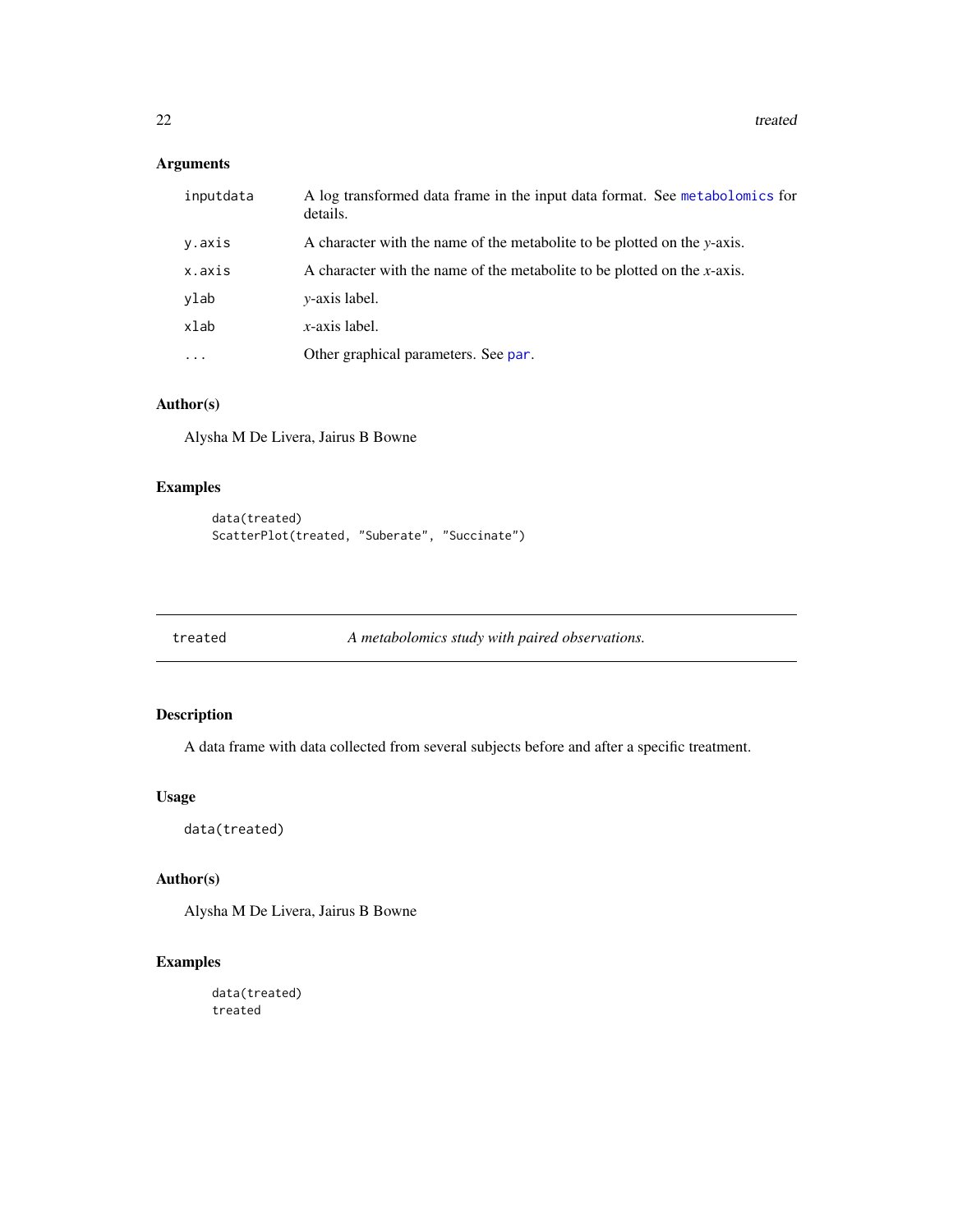<span id="page-22-1"></span><span id="page-22-0"></span>

## Description

This function computes fold changes, t statistics, p-values, and adjusted p-values for each metabolite given a series of replicates and two biological conditions.

#### Usage

```
TwoGroup(inputdata, alternative = "two.sided", paired = FALSE,
   padjmethod = "BH", saveoutput = FALSE, outputname = "results", ...)
```
## Arguments

| inputdata   | A log transformed data frame in the input data format. See metabolomics for<br>details.                                                                                                                                                                                                                                  |
|-------------|--------------------------------------------------------------------------------------------------------------------------------------------------------------------------------------------------------------------------------------------------------------------------------------------------------------------------|
| alternative | A character string specifying the alternative hypothesis for the t tests. This<br>should be one of "two.sided", "greater" or "less". The default is set to<br>"two.sided".                                                                                                                                               |
| paired      | A logical indicating whether the t-test should be paired or not. The default is set<br>to "FALSE".                                                                                                                                                                                                                       |
| padjmethod  | A character string specifying p-value adjustment method for multiple compar-<br>isons. Must be one of "bonferroni", "holm" (Holm 1979), "hochberg" (Hochberg<br>1988), "hommel" (Hommel 1988), "BH" (Benjamini and Hochberg 1995), "BY"<br>(Benjamini and Yekutieli 2001), or "none". The default method is set to "BH". |
| saveoutput  | A logical indicating whether the output should be saved. If TRUE the output<br>will be saved as a .csv file.                                                                                                                                                                                                             |
| outputname  | The name of the output file if the output has to be saved.                                                                                                                                                                                                                                                               |
|             | Further arguments to be passed to or from methods.                                                                                                                                                                                                                                                                       |

## Value

The result is an object of class "[results](#page-0-0)".

| output | A matrix with t statistics, p-values, adjusted p-values, fold changes, and standard |
|--------|-------------------------------------------------------------------------------------|
|        | errors.                                                                             |

## Author(s)

Alysha M De Livera, Jairus B Bowne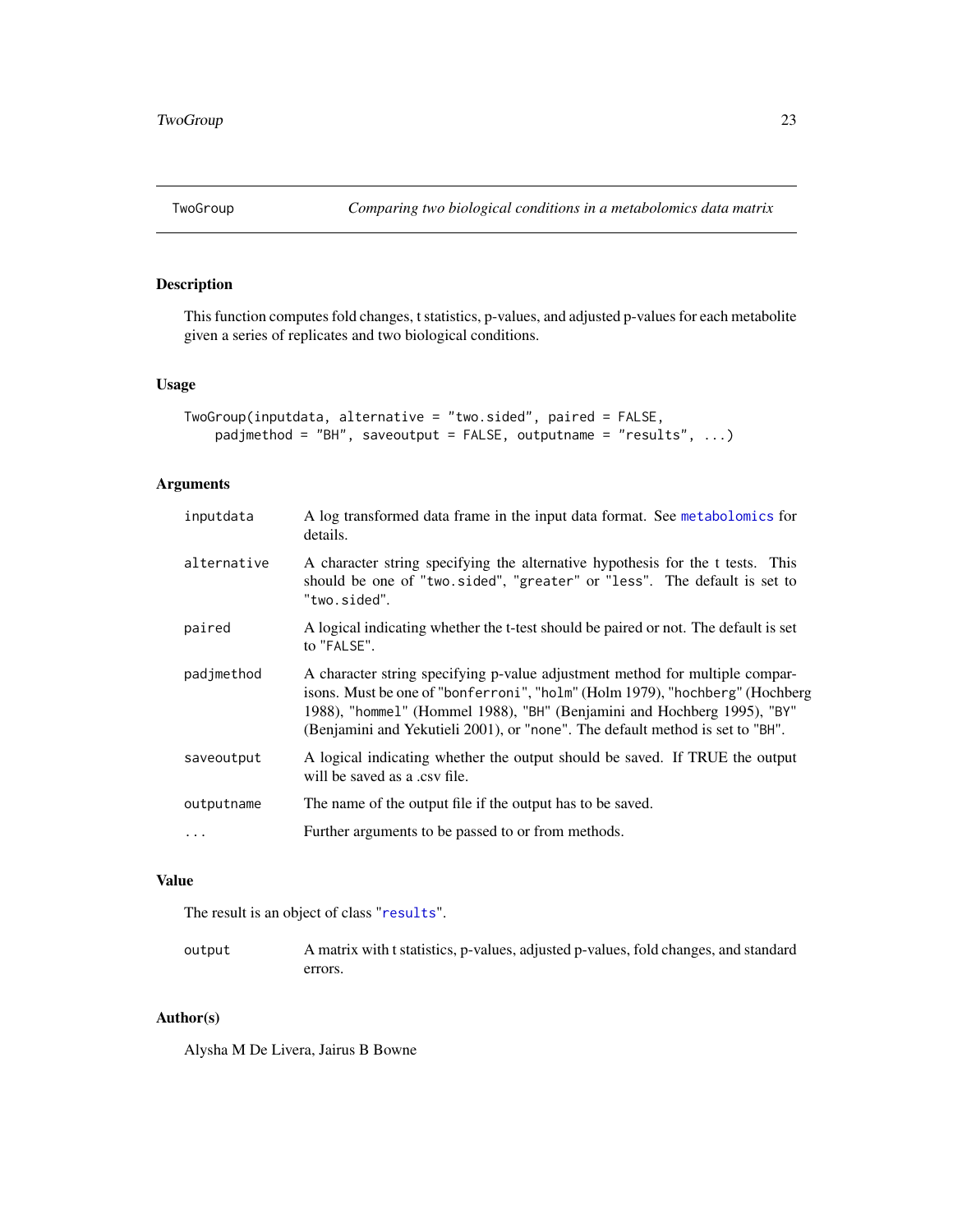#### References

Benjamini, Y., Hochberg, Y. (1995) Controlling the false discovery rate: a practical and powerful approach to multiple testing. *Journal of the Royal Statistical Society. Series B (Methodological)* 57(1): 289-300.

Benjamini, Y., Yekutieli, D. (2001) The Control of the False Discovery Rate in Multiple Testing under Dependency. *The Annals of Statistics* 29(4): 1165-1188.

Hochberg, Y. (1988) A sharper Bonferroni procedure for multiple tests of significance. *Biometrika* 75(4): 800-802.

Holm, S. (1979) A simple sequentially rejective multiple test procedure. *Scandinavian Journal of Statistics* 6(2): 65-70.

Hommel, G. (1988) A stagewise rejective multiple test procedure based on a modified Bonferroni test. *Biometrika* 75(2): 383-386.

#### Examples

```
data(treated)
treated.log <- LogTransform(treated)$output
TwoGroup(treated.log, paired = TRUE,
   saveoutput = TRUE, outputname = "results")
```
<span id="page-23-1"></span>TwoGroupPlots *Plots of differential metabolites*

#### Description

Produces plots for visualising differential metabolites.

#### Usage

```
TwoGroupPlots(datamat, tstats, foldchanges, pvalues,
padjmethod = "BH", fcutoff = log(2), pcutoff = 0.05, cexval = 0.7)
```

| datamat     | A numerical data matrix with samples in rows and metabolites in columns                                                                                                                                                                                                                                                  |
|-------------|--------------------------------------------------------------------------------------------------------------------------------------------------------------------------------------------------------------------------------------------------------------------------------------------------------------------------|
| tstats      | A vector of t statistics.                                                                                                                                                                                                                                                                                                |
| foldchanges | A vector of fold changes.                                                                                                                                                                                                                                                                                                |
| pvalues     | A vector of corresponding p-values.                                                                                                                                                                                                                                                                                      |
| padjmethod  | A character string specifying p-value adjustment method for multiple compar-<br>isons. Must be one of "bonferroni", "holm" (Holm 1979), "hochberg" (Hochberg<br>1988), "hommel" (Hommel 1988), "BH" (Benjamini and Hochberg 1995), "BY"<br>(Benjamini and Yekutieli 2001), or "none". The default method is set to "BH". |
| fcutoff     | A numeric indicating the fold change cut off. The default is set to 2.                                                                                                                                                                                                                                                   |
| pcutoff     | A numeric indicating the adjusted p-value cut off. The default is set to 0.05.                                                                                                                                                                                                                                           |
| cexval      | The font size of the text labels.                                                                                                                                                                                                                                                                                        |

<span id="page-23-0"></span>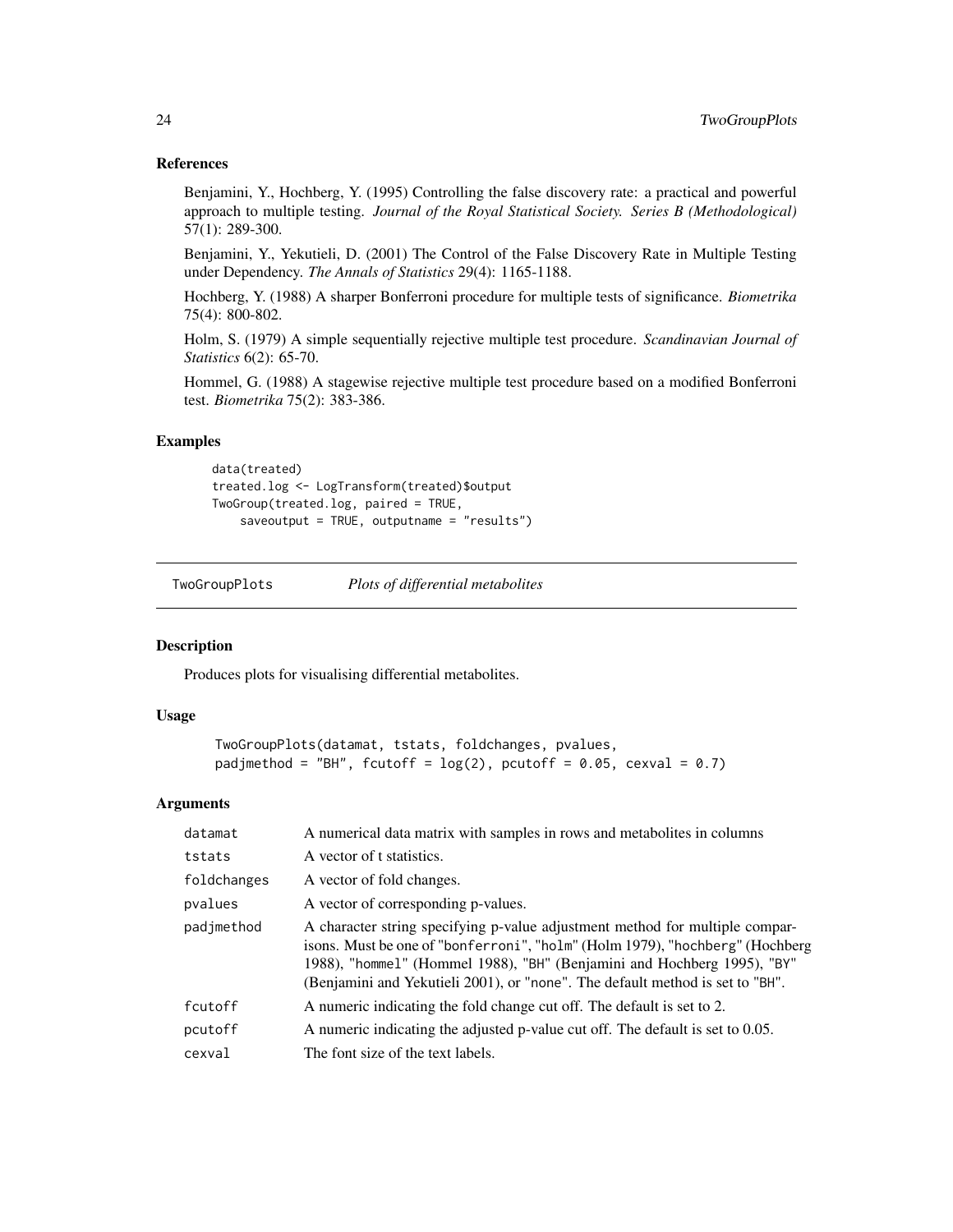#### <span id="page-24-0"></span>VolcanoPlot 25

## Value

A list containing:

IncreasedMets Names of increased metabolites. DecreasedMets Names of decreased metabolites. DifferentialMets Names of all differential metabolites.

#### Author(s)

Alysha M De Livera, Jairus B Bowne

#### References

Benjamini, Y., Hochberg, Y. (1995) Controlling the false discovery rate: a practical and powerful approach to multiple testing. *Journal of the Royal Statistical Society. Series B (Methodological)* 57(1): 289-300.

Benjamini, Y., Yekutieli, D. (2001) The Control of the False Discovery Rate in Multiple Testing under Dependency. *The Annals of Statistics* 29(4): 1165-1188.

Hochberg, Y. (1988) A sharper Bonferroni procedure for multiple tests of significance. *Biometrika* 75(4): 800-802.

Holm, S. (1979) A simple sequentially rejective multiple test procedure. *Scandinavian Journal of Statistics* 6(2): 65-70.

Hommel, G. (1988) A stagewise rejective multiple test procedure based on a modified Bonferroni test. *Biometrika* 75(2): 383-386.

## Examples

```
data(treated)
treated.log <- LogTransform(treated)$output
results <- TwoGroup(treated.log, paired = TRUE)$output
TwoGroupPlots(treated.log[,-1], tstats = results[, 1],
   foldchanges = results[, 4], pvalues = results[, 2], padjmethod = "BH",
    fcutoff = log(2), pcutoff = 0.05)
```
VolcanoPlot *Volcano plot*

## Description

Produces a volcano plot given fold changes and p-values.

#### Usage

```
VolcanoPlot(folds, pvals, cexcutoff = 0.7, cexlab = 0.5, plimit = 0.05,
fclimit = 2, xlab = 'log2 Fold Change', ylab = '-log10 t-Test P-value',
main = "Volcano Plot", ...)
```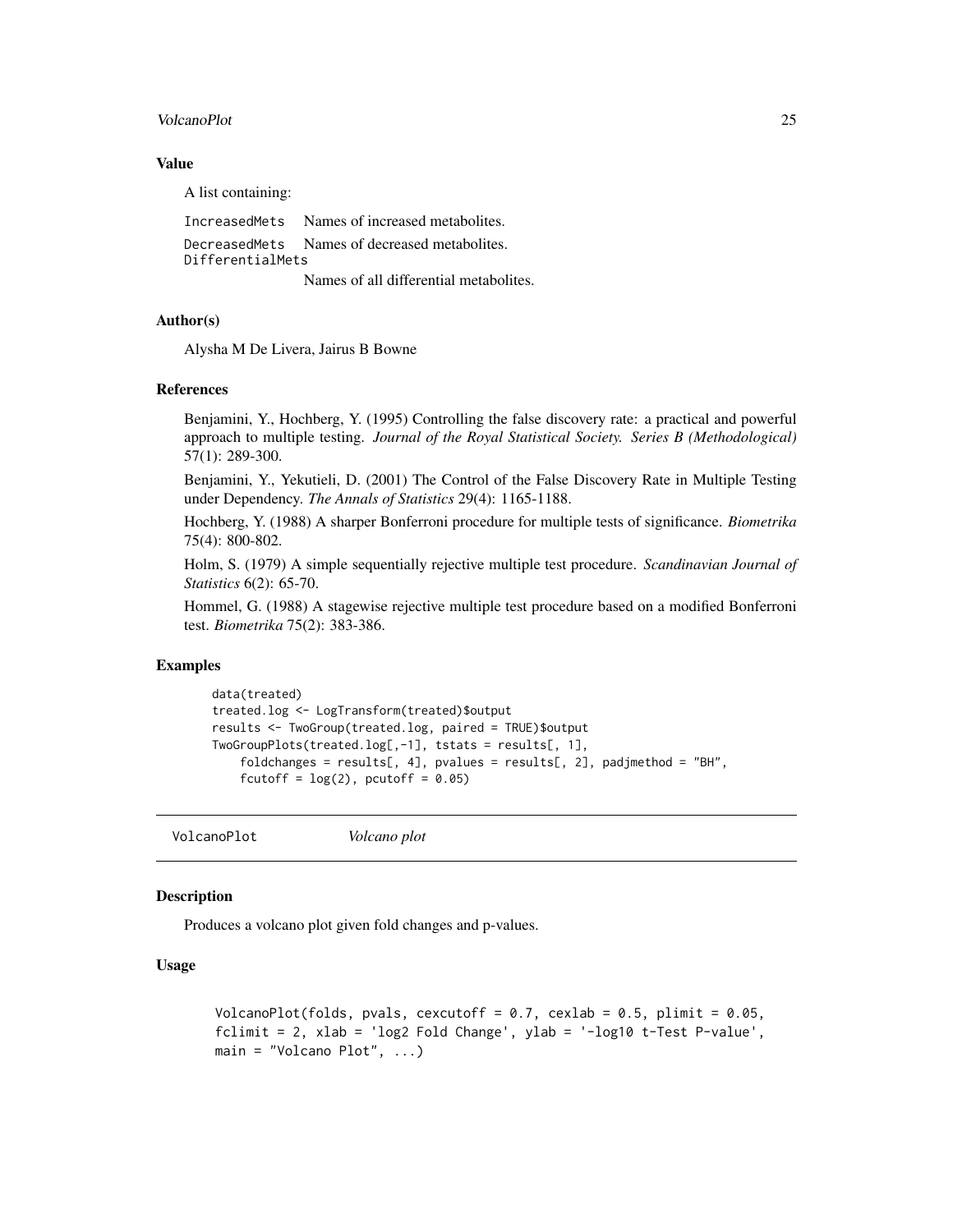## <span id="page-25-0"></span>Arguments

| folds      | A vector of fold changes with metabolite names.                      |
|------------|----------------------------------------------------------------------|
| pvals      | A vector of corresponding p-values with metabolite names.            |
| cexcutoff  | Font size of the cut-off labels.                                     |
| cexlab     | Font size of the variable labels.                                    |
| plimit     | A numeric indicating the p value cutoff. The default is set to 0.05. |
| fclimit    | A numeric indicating the lower fold cutoff. The default is set to 2. |
| xlab       | $x$ -axis label.                                                     |
| ylab       | <i>v</i> -axis label                                                 |
| main       | Plot title.                                                          |
| $\ddots$ . | Other graphical parameters. See par.                                 |

## Author(s)

Alysha M De Livera, Jairus B Bowne

## See Also

[TwoGroup](#page-22-1), [TwoGroupPlots](#page-23-1).

## Examples

```
data(treated)
treated.log <- LogTransform(treated, base = 2)$output
results <- TwoGroup(treated.log)$output
pval <- results[, 2]
fc <- results[, 4]
VolcanoPlot(fc, pval, cexlab = 0.8)
```